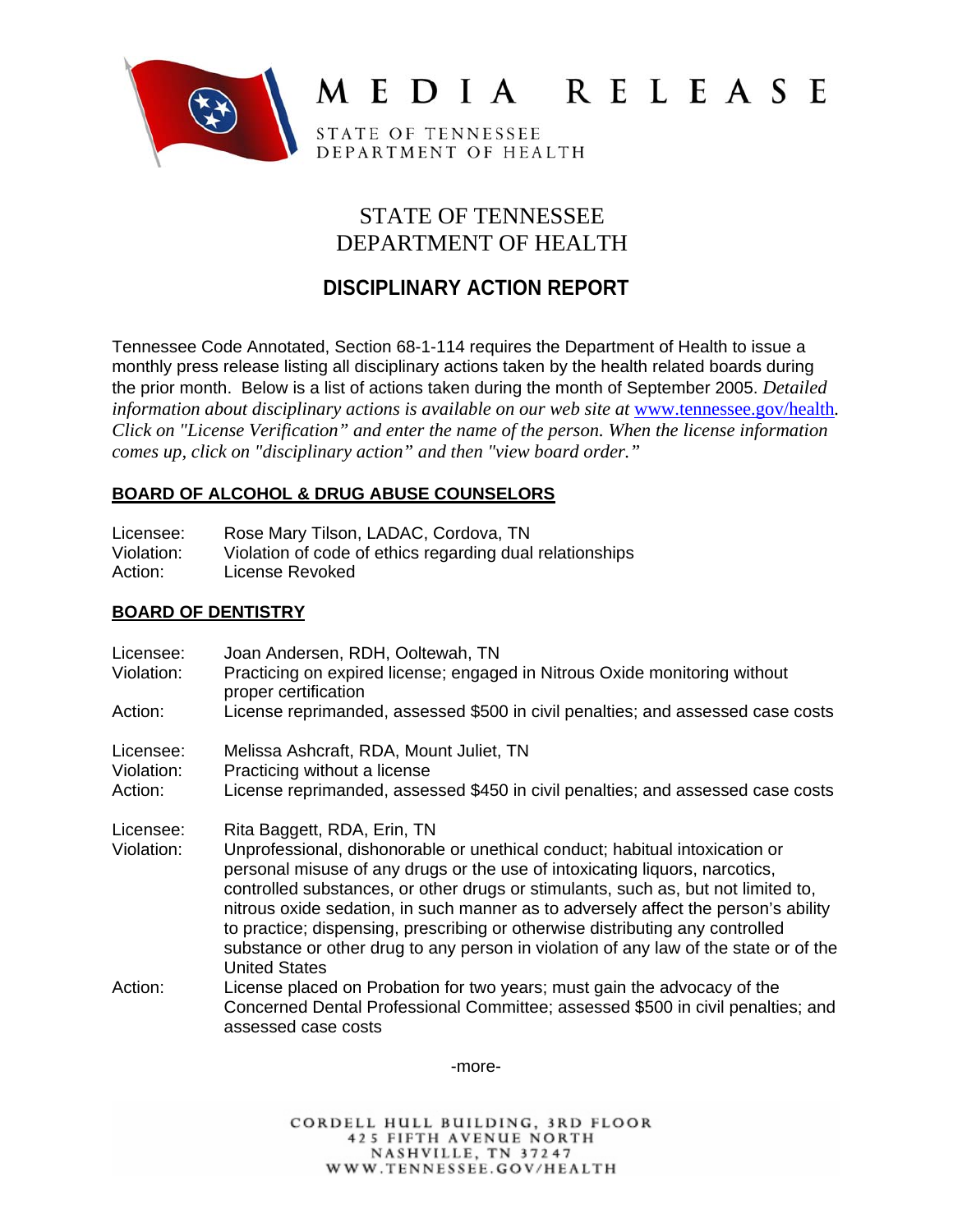| Licensee:<br>Violation:<br>Action: | Richard Carlin, DDS, Madison, TN<br>Permitted directly or indirectly an unlicensed person to perform nitrous oxide<br>monitoring without certification<br>License placed on Probation for two years; assessed \$3,100 in civil penalties;<br>and assessed case costs                                                                                                                                                                                                                                                                                                                                                                                                                                                                                                                                                                                                                                                                                                                                                                                                                                                                                                                                                                                                                                                  |
|------------------------------------|-----------------------------------------------------------------------------------------------------------------------------------------------------------------------------------------------------------------------------------------------------------------------------------------------------------------------------------------------------------------------------------------------------------------------------------------------------------------------------------------------------------------------------------------------------------------------------------------------------------------------------------------------------------------------------------------------------------------------------------------------------------------------------------------------------------------------------------------------------------------------------------------------------------------------------------------------------------------------------------------------------------------------------------------------------------------------------------------------------------------------------------------------------------------------------------------------------------------------------------------------------------------------------------------------------------------------|
| Licensee:<br>Violation:            | Robert Clark, DDS, Chattanooga, TN<br>Permitted dental hygienist to practice on an expired license; allowed hygienist to<br>engage in Nitrous Monitoring without proper certification                                                                                                                                                                                                                                                                                                                                                                                                                                                                                                                                                                                                                                                                                                                                                                                                                                                                                                                                                                                                                                                                                                                                 |
| Action:                            | License Reprimanded; assessed \$750 in civil penalties; and assessed case<br>costs                                                                                                                                                                                                                                                                                                                                                                                                                                                                                                                                                                                                                                                                                                                                                                                                                                                                                                                                                                                                                                                                                                                                                                                                                                    |
| Licensee:<br>Violation:<br>Action: | Heather Couper, RDA, Thompson Station, TN<br>Unprofessional, dishonorable or unethical conduct; violation or attempted<br>violation, directly or indirectly, or assisting in or abetting the violation of, or<br>conspiring to violate, any provision of the chapter or any lawful order of the Board<br>issued pursuant thereto, or any criminal statute of the State of Tennessee;<br>making false or misleading statements or representations, being guilty of fraud or<br>deceit in obtaining admission to practice, or in being guilty of fraud of deceit in<br>the practice of dentistry or dental hygiene or as a registered dental assistant;<br>habitual intoxication or personal misuse of any drugs or the use of intoxicating<br>liquors, narcotics, controlled substances, or other drugs or stimulants, such as,<br>but not limited to, nitrous oxide sedation, in such manner as to adversely affect<br>the person's ability to practice; engaging in the practice as a dental assistant<br>when mentally or physically unable to safely do so<br>License placed on Probation for a period to run concurrent with judicial diversion<br>but not less than three years; must be evaluated and enter into an Aftercare<br>Contract with the Concerned Dental Professional Committee for a period of five |
|                                    | years; assessed \$500 in civil penalties; and assessed case costs                                                                                                                                                                                                                                                                                                                                                                                                                                                                                                                                                                                                                                                                                                                                                                                                                                                                                                                                                                                                                                                                                                                                                                                                                                                     |
| Licensee:<br>Violation:<br>Action: | Rebecca S. Conkin, RDH, Johnson City, TN<br>Practicing on an expired license<br>License Surrendered; assessed case costs                                                                                                                                                                                                                                                                                                                                                                                                                                                                                                                                                                                                                                                                                                                                                                                                                                                                                                                                                                                                                                                                                                                                                                                              |
| Licensee:<br>Violation:<br>Action: | Robin Daniel, DDS, Nashville, TN<br>Assigned duties which require professional judgment or skill to an assistant<br>License Reprimanded; assessed \$2,500 in civil penalties; and assessed case<br>costs                                                                                                                                                                                                                                                                                                                                                                                                                                                                                                                                                                                                                                                                                                                                                                                                                                                                                                                                                                                                                                                                                                              |
| Licensee:<br>Violation:<br>Action: | Seidina Kelli-Beth Eubanks, RDA, Smyrna, TN<br>Performed Nitrous Oxide monitoring without proper certification<br>License Reprimanded; assessed \$500 in civil penalties; and assessed case<br>costs                                                                                                                                                                                                                                                                                                                                                                                                                                                                                                                                                                                                                                                                                                                                                                                                                                                                                                                                                                                                                                                                                                                  |
| Licensee:<br>Violation:<br>Action: | Thelma Farrington, RDA, Knoxville, TN<br>Practicing on an expired license<br>Assessed \$500 in civil penalties                                                                                                                                                                                                                                                                                                                                                                                                                                                                                                                                                                                                                                                                                                                                                                                                                                                                                                                                                                                                                                                                                                                                                                                                        |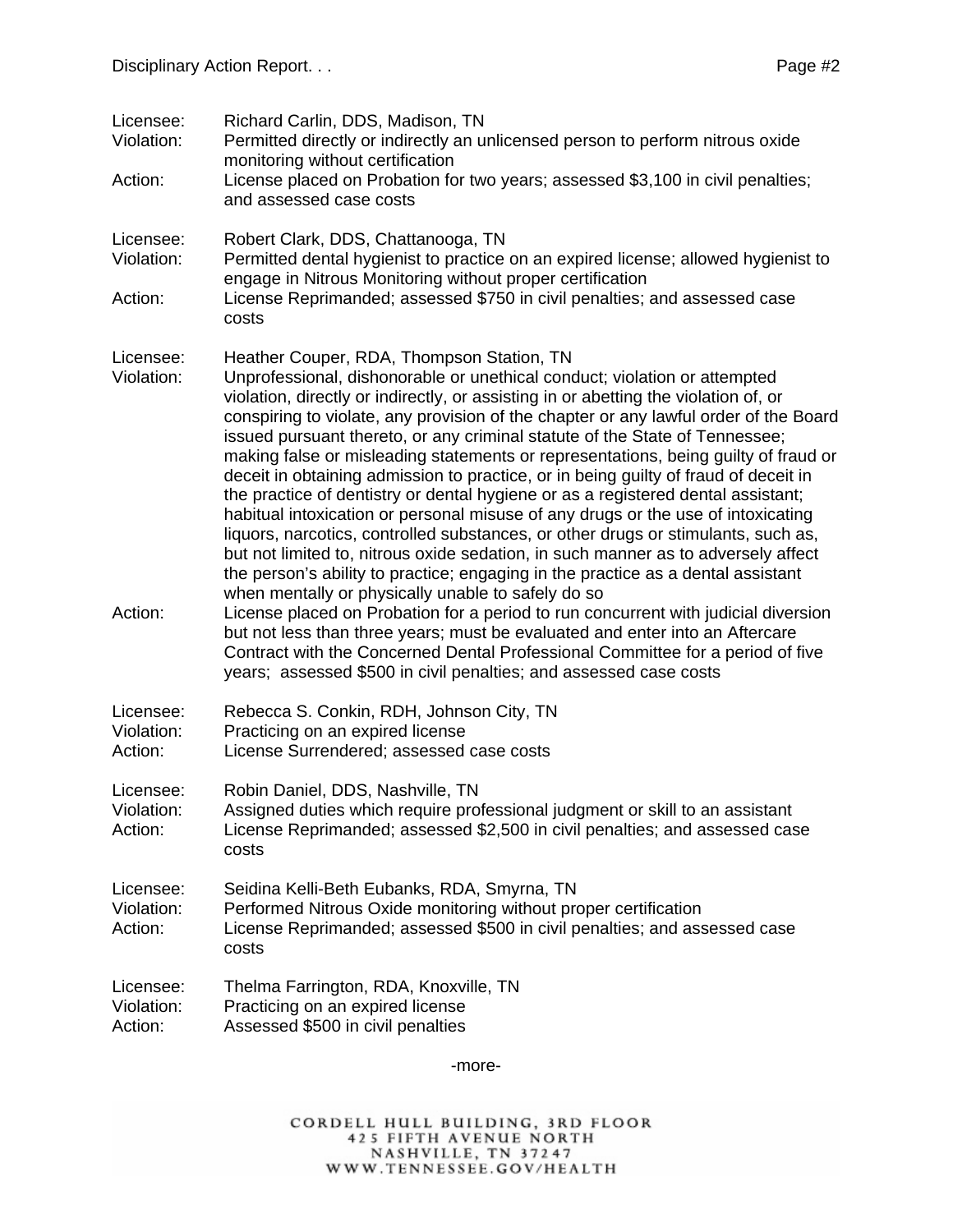| Licensee:<br>Violation:<br>Action: | Yvonne Fields, RDA, Nashville, TN<br>Practicing without a license; use of prohibited equipment<br>License reprimanded, assessed \$450 in civil penalties; assessed case costs                                                                                                                                                          |
|------------------------------------|----------------------------------------------------------------------------------------------------------------------------------------------------------------------------------------------------------------------------------------------------------------------------------------------------------------------------------------|
| Licensee:<br>Violation:<br>Action: | Karen Flowers, RDA, Lebanon, TN<br>Practicing without a license<br>License Reprimanded; assessed \$300 in civil penalties; and assessed case<br>costs                                                                                                                                                                                  |
| Licensee:<br>Violation:<br>Action: | Lovelace Gipson, DDS, Memphis, TN<br>Allowed dental assistant to practice on expired license<br>License Reprimanded; assessed \$450 in civil penalties; assessed case costs                                                                                                                                                            |
| Licensee:<br>Violation:<br>Action: | A. Joel Gluck, DDS, Nashville, TN<br>Allowed unregistered persons to perform the services of a dental assistant<br>License Reprimanded; assessed \$750 in civil penalties; and assessed case<br>costs                                                                                                                                  |
| Licensee:<br>Violation:<br>Action: | Tameka Johnson, Unlicensed, Nashville, TN<br>Practicing without a license<br>Assessed \$500 in civil penalties; and assessed case costs                                                                                                                                                                                                |
| Licensee:<br>Violation:<br>Action: | Brenda Jordan, RDH, Nesbit, MS<br>Practicing on an expired license; engaged in Nitrous Oxide monitoring without<br>proper certification<br>License Reprimanded; assessed \$500.00 in civil penalties; and assessed case<br>costs                                                                                                       |
| Licensee:<br>Violation:<br>Action: | John Kinney, DDS, Clarksville, TN<br>Permitted practical dental assistant to take dental x-rays<br>Reprimanded; assessed \$600 in civil penalties; and assessed case costs                                                                                                                                                             |
| Licensee:<br>Violation:<br>Action: | Pattie McCulley, RDH, Maryville, TN<br>Practicing on an expired license<br>License reprimanded, assessed \$1,000 in civil penalties                                                                                                                                                                                                    |
| Licensee:<br>Violation:<br>Action: | Steven Micah Parkhurst, DDS, Memphis, TN<br>Permitted dental hygienist to practice on an expired license; allowed hygienist to<br>engage in Nitrous Monitoring without proper certification<br>License Reprimanded; assessed case costs                                                                                                |
| Licensee:<br>Violation:            | Tami Powell, RDH, Bellevue, TN<br>Practicing on an expired license; unprofessional, dishonorable or unethical<br>conduct; making false or misleading statements or representations, being guilty<br>of fraud or deceit in obtaining admission to practice, or in being guilty of fraud or<br>deceit in the practice of dental hygiene. |
| Action:                            | License Suspended; however, suspension is stayed and license placed on<br>Probation; must attend Ethics course; and assessed costs                                                                                                                                                                                                     |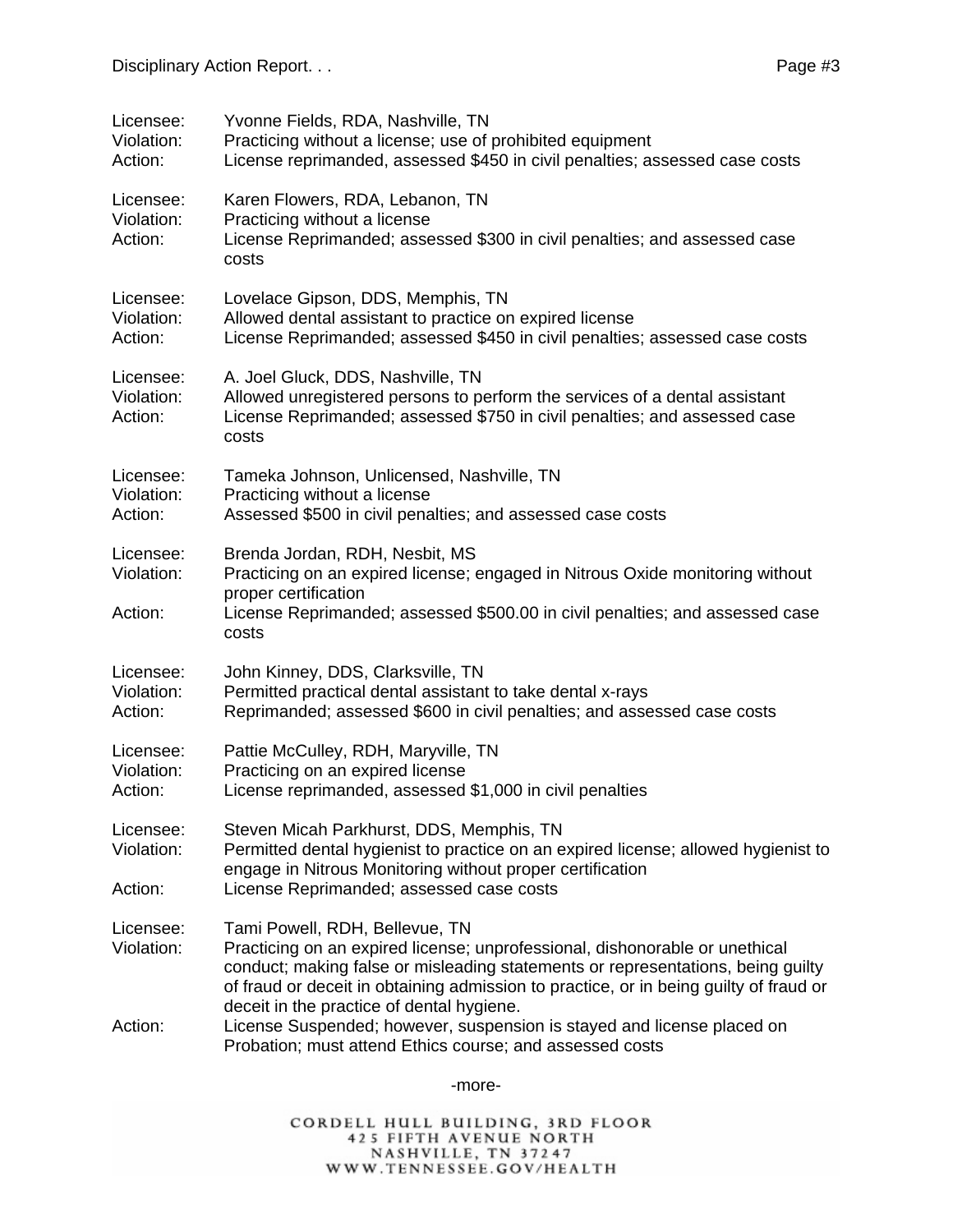Licensee: Tammy S. Pritchard, RDA, Nashville, TN

- Violation: Unprofessional, dishonorable or unethical conduct; violation or attempted violation, directly or indirectly, or assisting in or abetting the violation of, or conspiring to violate, any provision of the chapter or any lawful order of the board, or any criminal statute of the State of Tennessee; making false or misleading statements or representations, being guilty of fraud or deceit in obtaining admission to practice, or in being guilty of fraud or deceit in the practice as a registered dental assistant. Habitual intoxication or personal misuse of any drugs or the use of intoxicating liquors, narcotics, controlled substances, or other drugs or stimulants, such as, but not limited to, nitrous oxide sedation, in such manner as to adversely affect the person's ability to practice. Dispensing, prescribing or otherwise distributing any controlled substance or any other drug not in the course of professional practice, or not in good faith to relieve pain and suffering, or not to cure an ailment, physical infirmity or disease. Engaging in the practice as a dental assistant when mentally or physically unable to safely do so. Action: License Revoked; assessed \$1,500 in civil penalties; assessed case costs
- Licensee: Donald Reynolds, DDS, Memphis, TN Violation: Allowed dental hygienist to practice on expired license
- Action: Reprimanded; assessed case costs

| Licensee: | Irene Sainz, Unlicensed, Nashville, TN |  |
|-----------|----------------------------------------|--|
|           |                                        |  |

Violation: Practicing without a license

Action: Assessed \$29,000 in civil penalties and assessed case costs

- Licensee: Hal Schrock, DDS, Picayune, MS
- Violation: Out of state action; failure to update practitioner profile
- Action: Reprimanded; assessed case costs
- Licensee: Lee Seay, RDA, Gallatin, TN
- Violation: Practicing on an expired license; unprofessional, dishonorable or unethical conduct; violation or attempted violation, directly or indirectly, or assisting in or abetting the violation of, or conspiring to violate, any provision of the chapter or any lawful order of the board, or any criminal statute of the State of Tennessee Action: License surrendered
- Licensee: Antapreet Singh, DDS, Franklin, TN
- Violation: Permitted unlicensed persons to perform the services of a registered dental assistant; allowed dental assistants to perform services that could only be performed by licensed dentists
- Action: License Reprimanded; assessed \$600 in civil penalties; and assessed case costs
- Licensee: Shannah Sledd, Unlicensed, Nashville, TN
- Violation: Unprofessional, dishonorable or unethical conduct; violation or attempted violation, directly or indirectly, or assisting in or abetting the violation of, or conspiring to violate, any provision of the chapter or any lawful order of the board, or any criminal statute of the State of Tennessee; making false or -more-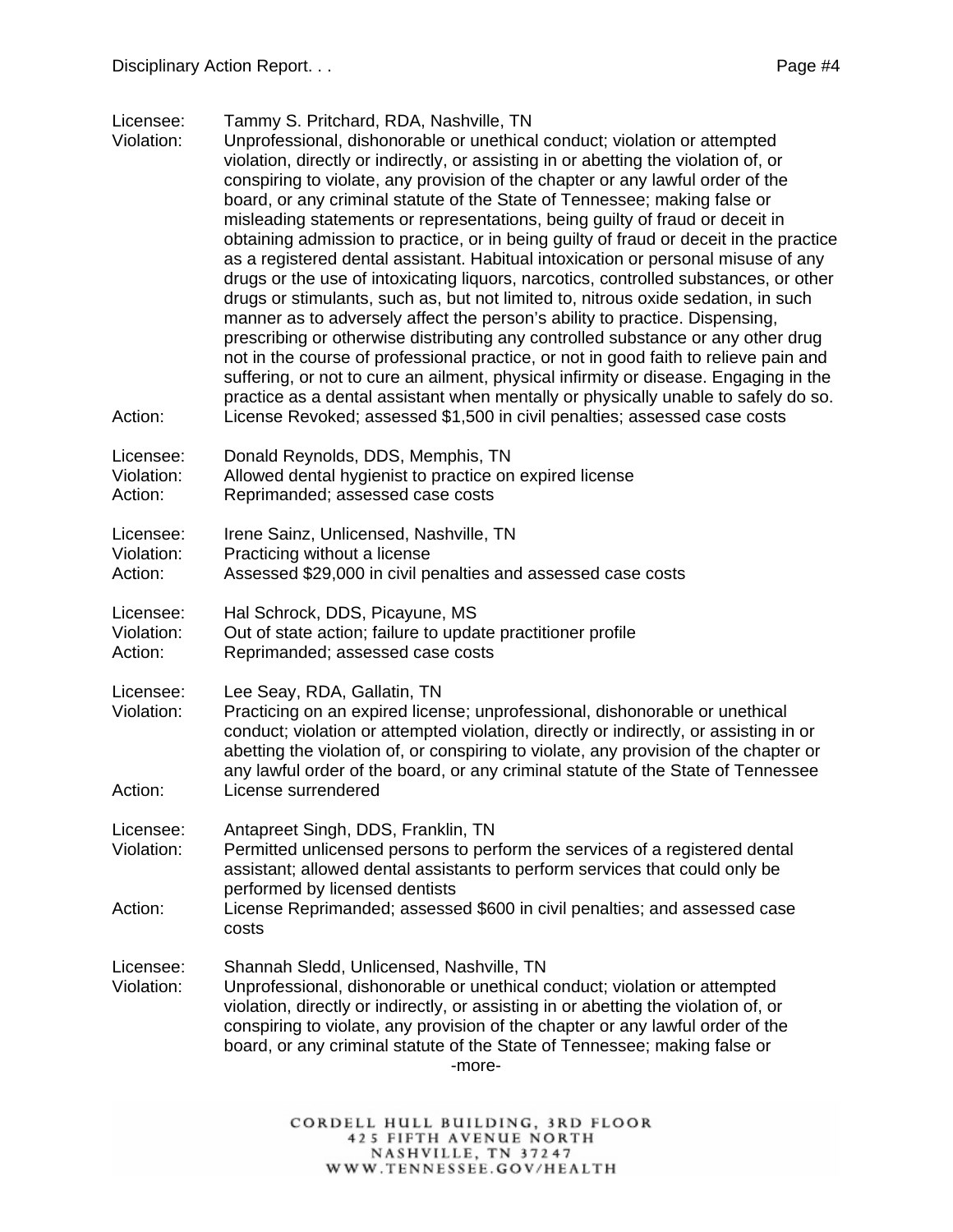|                                    | misleading statements or representations, being guilty of fraud or deceit in<br>obtaining admission to practice, or in being guilty of fraud or deceit in the practice<br>as a registered dental assistant                                                                                                                                                                                                                                              |
|------------------------------------|---------------------------------------------------------------------------------------------------------------------------------------------------------------------------------------------------------------------------------------------------------------------------------------------------------------------------------------------------------------------------------------------------------------------------------------------------------|
| Action:                            | Must immediately cease from identifying herself as a Registered Dental<br>Assistant; shall immediately cease from fabricating and/or causing to be<br>fabricated, documents identifying herself as a Registered Dental Assistant;<br>assessed \$2,000 in civil penalties; and assessed case costs                                                                                                                                                       |
| Licensee:<br>Violation:<br>Action: | Charlie Spell, III, DDS, Memphis, TN<br><b>Unprofessional Conduct</b><br>Assessed \$1,000 in civil penalties; assessed case costs; must complete three<br>hours of continuing education in risk management                                                                                                                                                                                                                                              |
| Licensee:<br>Violation:<br>Action: | Roy Stapleton, DMD, Tazewell, TN<br>Guilty of fraud or deceit in the practice of dentistry; knowingly incorrectly<br>reporting services rendered, reporting incorrect treatment dates, or reporting<br>charges for services not rendered, or filing claims prior to completion of services<br>for the purpose of obtaining payment from a third-party payor unless the payor is<br>notified in writing at the time of filing for payment<br>Reprimanded |
| Licensee:<br>Violation:<br>Action: | Michelle Steele, Unlicensed, Sherwood, TN<br>Practicing without a license<br>Assessed \$500 in civil penalties; and assessed case costs                                                                                                                                                                                                                                                                                                                 |
| Licensee:<br>Violation:<br>Action: | Jennifer Stiteler, RDA, Nashville, TN<br>Performed services that could only be performed by a licensed dentist<br>Reprimanded; assessed \$600 in civil penalties; and assessed case costs                                                                                                                                                                                                                                                               |
| Licensee:<br>Violation:<br>Action: | Jackie Towles Clark, RDA, Collierville, TN<br>Practicing on an expired license<br>Assessed \$500 in civil penalties; assessed case costs                                                                                                                                                                                                                                                                                                                |
| Licensee:<br>Violation:<br>Action: | Michael D. Vaughan, DDS, Nashville, TN<br>Permitted unlicensed practice<br>License Reprimanded; assessed \$3,000 in civil penalties; and assessed case<br>costs                                                                                                                                                                                                                                                                                         |
| Licensee:<br>Violation:<br>Action: | Karen Waymire, RDA, Byhalia, MS<br>Practicing on an expired license<br>Reprimanded; assessed \$1,200 in civil penalties; and assessed case costs                                                                                                                                                                                                                                                                                                        |

### **BOARD OF MASSAGE LICENSURE**

| Licensee:  | Kimberlee Akins, Unlicensed, Winchester, TN                   |
|------------|---------------------------------------------------------------|
| Violation: | Advertising as a Licensed Massage Therapist without a license |
| Action:    | Assessed \$100 in civil penalties                             |

-more-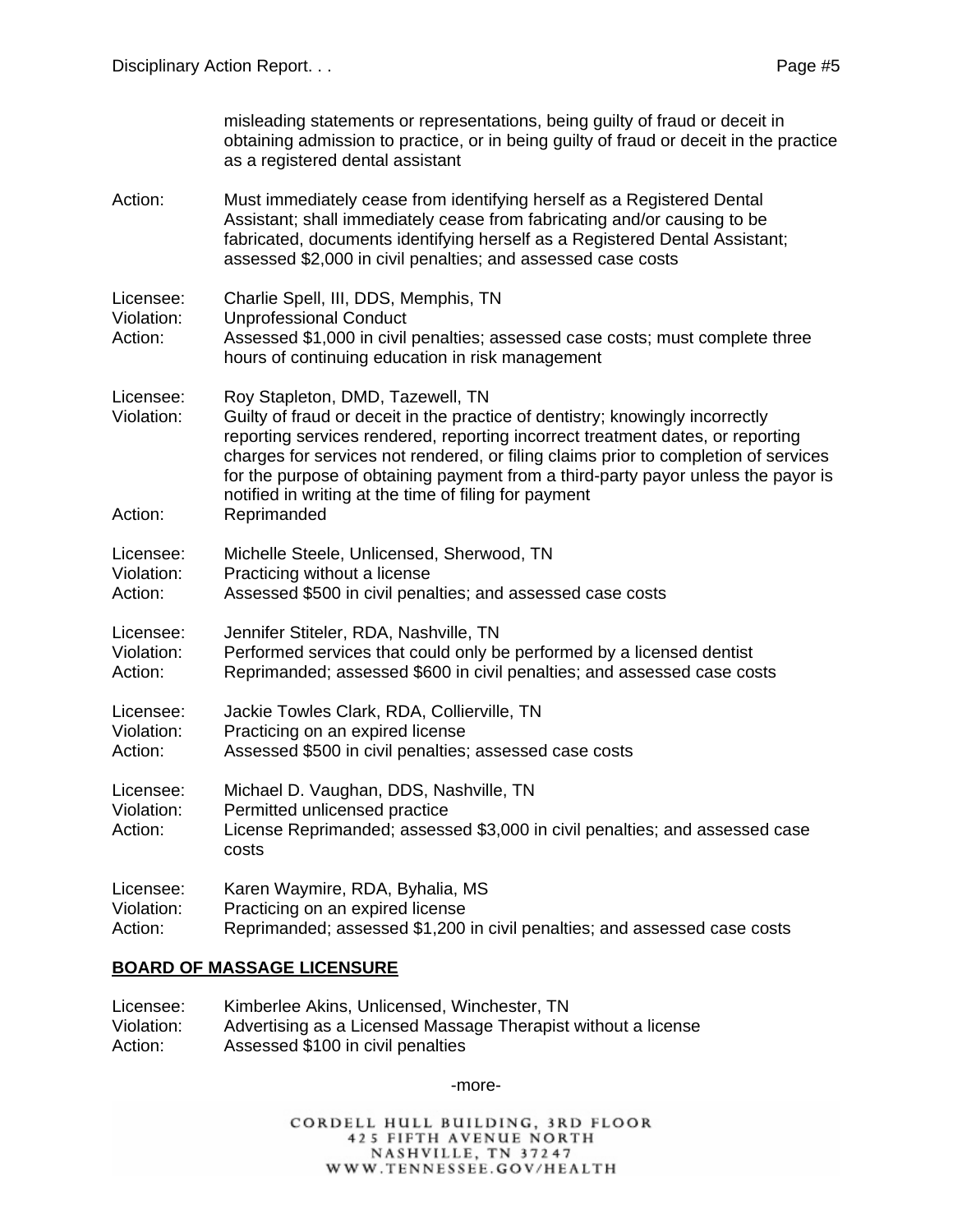| Licensee:  | John Helme, LMT, Hermitage, TN                                                  |
|------------|---------------------------------------------------------------------------------|
| Violation: | Operating an unlicensed establishment                                           |
| Action:    | Assessed civil penalties in the amount of \$1,050; assessed case costs          |
| Licensee:  | Connie Hollandsworth, LMT, Murfreesboro, TN                                     |
| Violation: | Operating an unlicensed facility                                                |
| Action:    | Assessed \$1,400 in civil penalties; and assessed case costs                    |
| Licensee:  | Michael Odosij, LMT, Hermitage, TN                                              |
| Violation: | Operating an unlicensed establishment                                           |
| Action:    | Assessed civil penalties in the amount of \$1,050; assessed case costs          |
| Licensee:  | Russell Dean Turner, LMT, Nashville, TN                                         |
| Violation: | Practicing on an expired license                                                |
| Action:    | License suspended; assessed \$2,000 in civil penalties; and assessed case costs |

#### **BOARD OF MEDICAL EXAMINERS**

| Licensee:<br>Violation: | Billy Couch, MD, Humboldt, TN<br>Unprofessional or unethical conduct; pattern of continued or repeated ignorance,<br>negligence or incompetence in the course of medical practice; dispensed any<br>drug not in the course of professional practice, or not in good faith                                                                                                                                                                                      |
|-------------------------|----------------------------------------------------------------------------------------------------------------------------------------------------------------------------------------------------------------------------------------------------------------------------------------------------------------------------------------------------------------------------------------------------------------------------------------------------------------|
| Action:                 | License placed on Probation for one year; must take prescribing course;<br>assessed civil penalties in the amount of \$7,200; and assessed case costs                                                                                                                                                                                                                                                                                                          |
| Licensee:<br>Violation: | Larry A. Gilliam, MD, Chattanooga, TN<br>Unprofessional, dishonorable or unethical conduct; dispensing, prescribing or<br>otherwise distributing to any person a controlled substance or other drug if such<br>person is addicted to the habit of using controlled substances without making a<br>bona fide effort to cure the habit of such patient; violation of prescribing rules                                                                           |
| Action:                 | License Reprimanded; must completed continuing education courses; assessed<br>\$1,600 in civil penalties; and assessed case costs                                                                                                                                                                                                                                                                                                                              |
| Licensee:<br>Violation: | Larry D. Howard, MD, Ooltewah, TN<br>Unprofessional, dishonorable or unethical conduct; dispensing, prescribing or<br>otherwise distributing any controlled substance or any other drug not in the<br>course of professional practice                                                                                                                                                                                                                          |
| Action:                 | License Suspended for one year; must enter into the Vanderbilt Comprehensive<br>Assessment Program within 60 days; must complete continuing education in<br>Medical Records, Prescribing, and Boundaries within one year; assessed case<br>costs                                                                                                                                                                                                               |
| Licensee:<br>Violation: | Santiago Lavarias, MD, Memphis, TN<br>Unprofessional, dishonorable or unethical conduct; violation or attempted<br>violation, directly or indirectly, or assisting in or abetting the violation of, or<br>conspiring to violate, any provision of the chapter or any lawful order of the<br>board, or any criminal statute of the State of Tennessee; making false statements<br>or representations, being guilty of fraud or deceit in obtaining admission to |
|                         | -more-                                                                                                                                                                                                                                                                                                                                                                                                                                                         |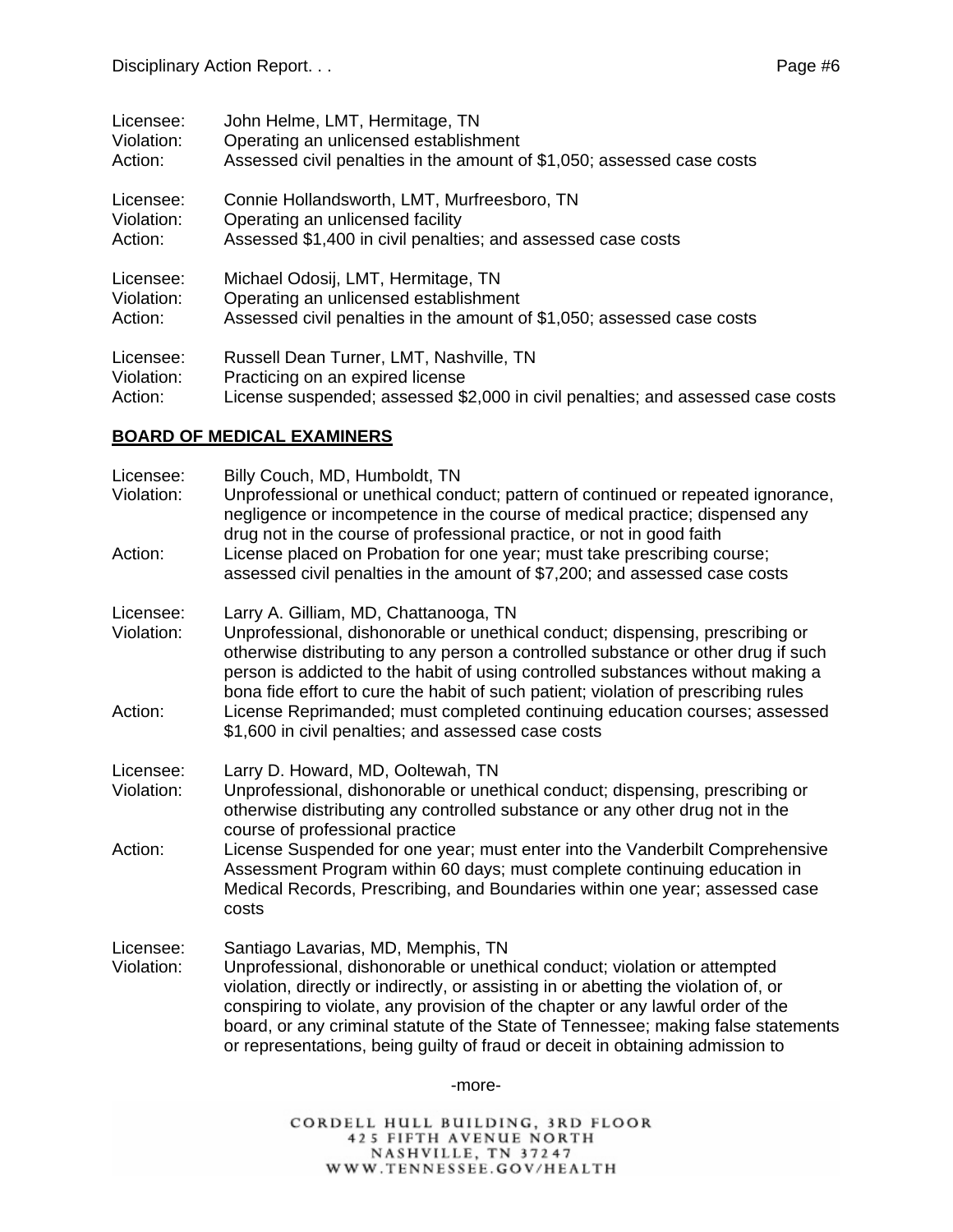practice, or being guilty of fraud or deceit in the practice of medicine; gross malpractice, or a pattern of continued or repeated malpractice, ignorance, negligence or incompetence in the course of medical practice; dispensing, prescribing or otherwise distributing any controlled substance or any other drug not in the course of professional practice, or not in good faith to relieve pain and suffering, or not to cure an ailment, physical infirmity or disease, or in amounts and/or for durations not medically necessary, advisable or justified for a diagnosed condition; dispensing, prescribing or otherwise distributing to any person a controlled substance or other drug to any person in violation of any law of the state or of the United States; permitted the unlicensed practice of medicine; prescribed pain medication without first having conducted a history and physical examination of the patient Action: License placed on Probation for five years; must attend continuing education course; assessed \$10,000 in civil penalties; and assessed case costs Licensee: Robert Leyen, MD, Maryville, TN Violation: Unprofessional, dishonorable or unethical conduct; violation or attempted violation, directly or indirectly, or assisting in or abetting the violation of, or conspiring to violate, any provision of the chapter or any lawful order of the board, or any criminal statute of the State of Tennessee; gross malpractice, or a pattern of continued or repeated malpractice, ignorance, negligence or incompetence in the course of medical practice; dispensing, prescribing or otherwise distributing any controlled substance or any other drug not in the course of professional practice, or not in good faith to relieve pain and suffering, or not to cure an ailment, physical infirmity or disease, or in amounts and/or for durations not medically necessary, advisable or justified for a diagnosed condition; dispensing, prescribing or otherwise distributing to any person a controlled substance or other drug if such person is addicted to the habit of using controlled substances without a bona fide effort to cure the habit of such patient; dispensing, prescribing or otherwise distributing to any person a controlled substance or other drug to any person in violation of any law of the state or of the United States Action: License Voluntarily Surrendered; assessed case costs Licensee: James Rynerson, MD, Glasgow, KY Violation: Out of State Action Action: License Limited/Restricted for an indefinite period; shall not prescribe, dispense, or otherwise professionally utilize controlled substances for himself, members of his immediate family and/or any other person who is his significant other; must complete "Prescribing Controlled Drugs" course; shall maintain a "controlled substance log"; assessed case costs

Licensee: Clarence R. Sanders, MD, Gallatin, TN Violation: Unprofessional, dishonorable or unethical conduct; habitual intoxication or personal misuse of any drugs or the use of intoxicating liquors, narcotics, controlled substances or other drugs or stimulants in such manner as to adversely affect the person's ability to practice medicine; prescribed any controlled substance in amounts or for durations not medically necessary

-more-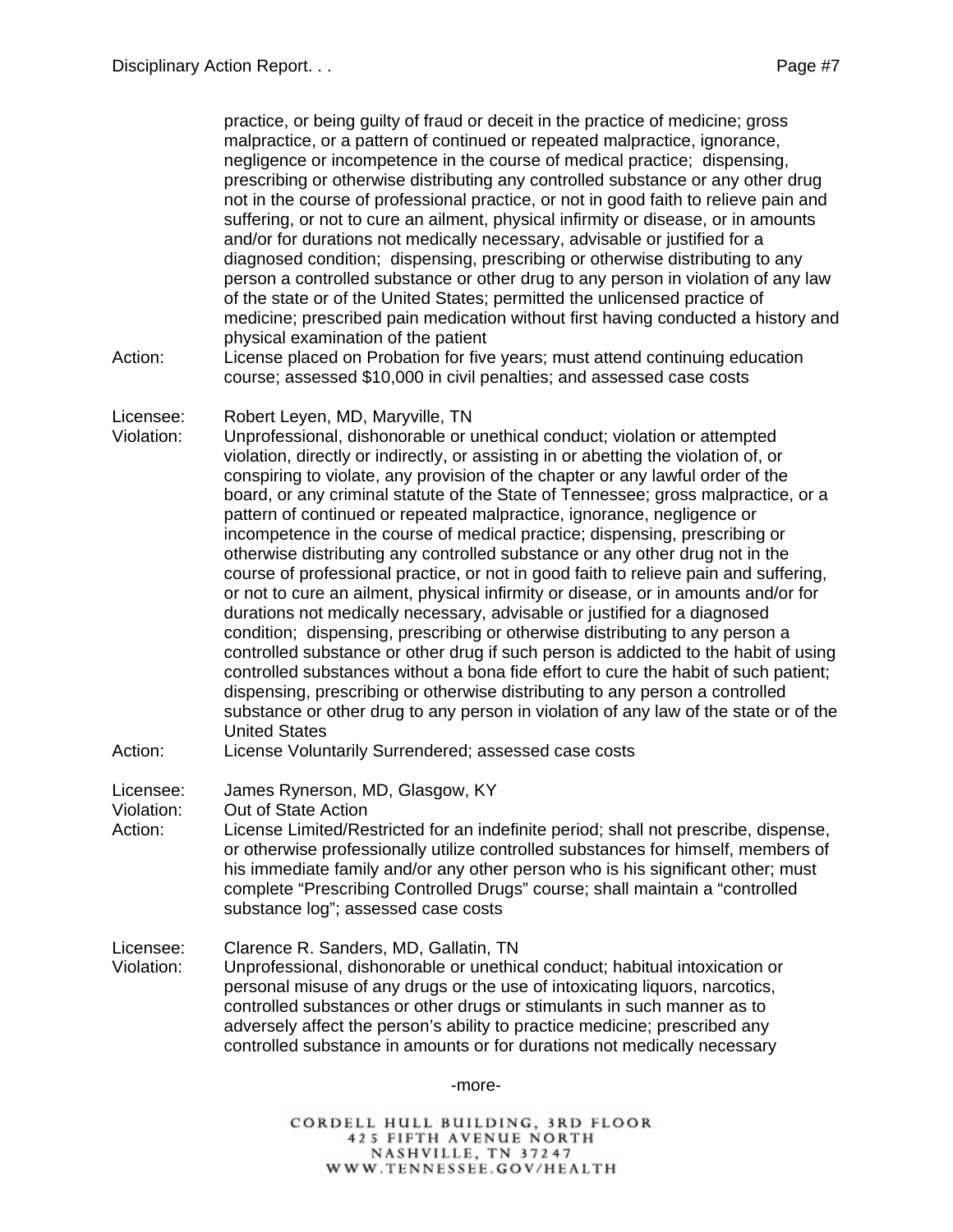| Action:                            | License Suspended until he appears before the Board and shows satisfactory<br>compliance with the following: enter and complete an in-patient drug and alcohol<br>treatment facility, which is outside of the State of Tennessee; demonstrates<br>compliance with all of the recommendations of the discharge summary from the<br>drug and alcohol treatment facility; completion of the "Prescribing Controlled<br>Drugs" and "Maintaining Proper Boundaries" courses taught at The Center for<br>Professional Health; must obtain and maintain permanent advocacy of the<br>Tennessee Medial Foundation; after satisfactory compliance, license to be<br>placed on Probation for five years; and required to surrender his DEA license and<br>costs                                                                                                                         |
|------------------------------------|-------------------------------------------------------------------------------------------------------------------------------------------------------------------------------------------------------------------------------------------------------------------------------------------------------------------------------------------------------------------------------------------------------------------------------------------------------------------------------------------------------------------------------------------------------------------------------------------------------------------------------------------------------------------------------------------------------------------------------------------------------------------------------------------------------------------------------------------------------------------------------|
| Licensee:<br>Violation:            | Gretel Stephens, MD, Johnson City, TN<br>Unprofessional, dishonorable or unethical conduct; violation of rules concerning<br>medical records                                                                                                                                                                                                                                                                                                                                                                                                                                                                                                                                                                                                                                                                                                                                  |
| Action:                            | License Reprimanded; assessed \$2,400 in civil penalties; assessed case costs                                                                                                                                                                                                                                                                                                                                                                                                                                                                                                                                                                                                                                                                                                                                                                                                 |
| Licensee:<br>Violation:<br>Action: | James Tapia, AT, Nashville, TN<br>Practicing on an expired license<br>Assessed \$3,000 in civil penalties                                                                                                                                                                                                                                                                                                                                                                                                                                                                                                                                                                                                                                                                                                                                                                     |
| Licensee:<br>Action:               | Richard B. Terry, MD, Nashville, TN<br>Order of Compliance granted; complied with terms of reprimand                                                                                                                                                                                                                                                                                                                                                                                                                                                                                                                                                                                                                                                                                                                                                                          |
| Licensee:<br>Violation:            | Dewey Wood, MD, Russellville, KY<br>Out of State Action; dishonorable or unethical conduct; making false statements<br>or representations; being guilty of fraud or deceit in obtaining admission to<br>practice, or being guilty of fraud or deceit in the practice of medicine                                                                                                                                                                                                                                                                                                                                                                                                                                                                                                                                                                                              |
| Action:                            | License Revoked; assessed case costs                                                                                                                                                                                                                                                                                                                                                                                                                                                                                                                                                                                                                                                                                                                                                                                                                                          |
| Licensee:<br>Violation:            | Sheran Yeates, MD, Humboldt, TN<br>Unprofessional, dishonorable and unethical conduct; gross malpractice, or a<br>pattern of continued or repeated malpractice, ignorance, negligence or<br>incompetence in the course of medical practice; habitual intoxication or personal<br>misuse of any drugs or the use of intoxicating liquors, narcotics, controlled<br>substances or other drugs or stimulants in such manner as to adversely affect<br>the person's ability to practice medicine; dispensing, prescribing or otherwise<br>distributing any controlled substance or any other drug not in the course of<br>professional practice, or not in good faith to relieve pain and suffering, or not to<br>cure an ailment, physical infirmity or disease, or in amounts and/or for durations<br>not medically necessary, advisable or justified for a diagnosed condition |
| Action:                            | License permanently revoked; assessed \$4,000 in civil penalties; and assessed<br>case costs                                                                                                                                                                                                                                                                                                                                                                                                                                                                                                                                                                                                                                                                                                                                                                                  |

#### **BOARD OF NURSING**

| Licensee:  | Sheryle W. Armstrong, RN, Belvidere, TN   |
|------------|-------------------------------------------|
| Violation: | Guilty of a crime; unprofessional conduct |
| Action:    | License Revoked                           |

-more-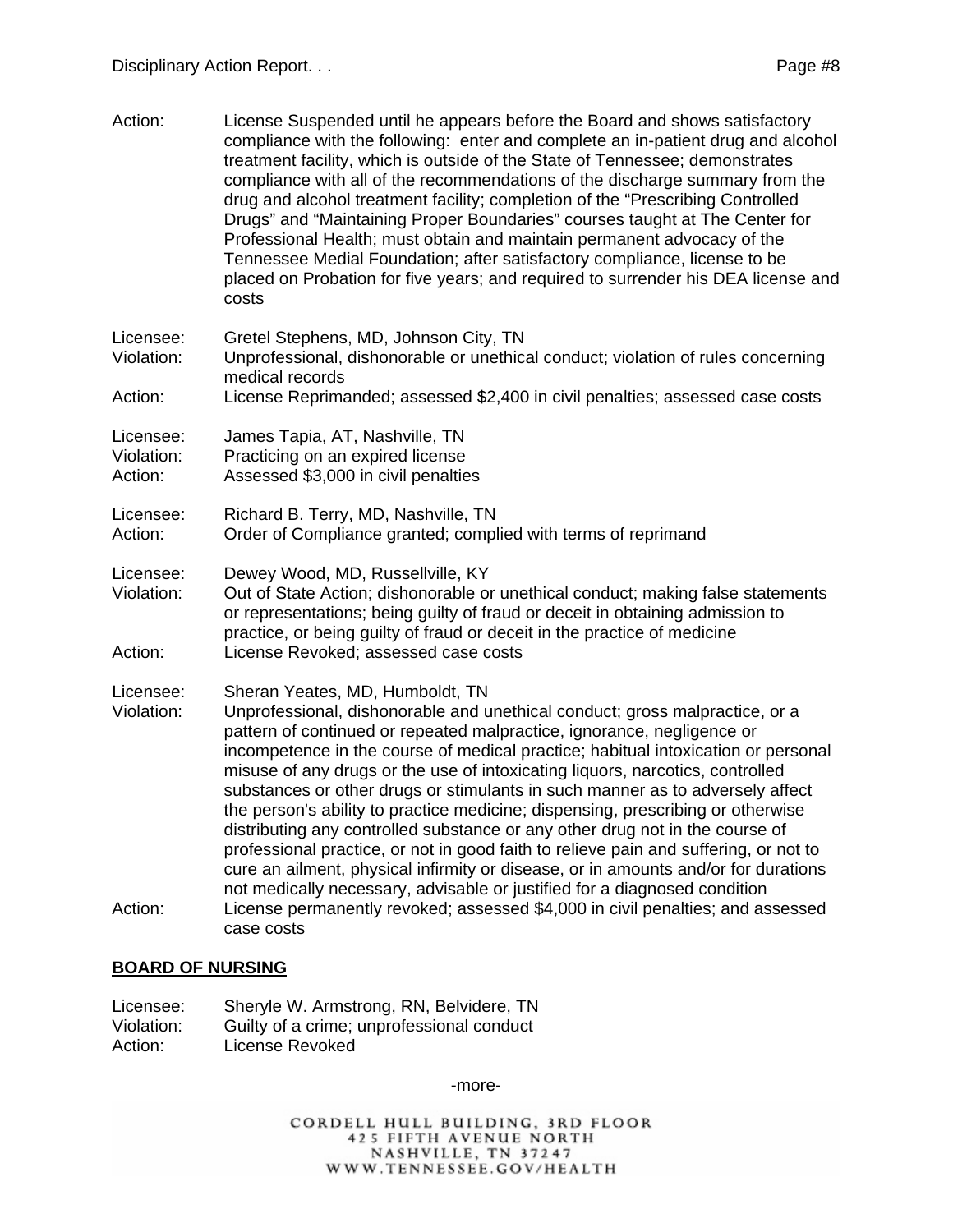| Licensee:<br>Violation:<br>Action: | Samuel Boyd, LPN, Lewisburg, TN<br>Unprofessional conduct; making false or materially incorrect, inconsistent or<br>unintelligible entries in any patient records pertaining to the obtaining, possession<br>or administration of any controlled substance<br>License placed on Probation; must complete an evaluation with the Tennessee<br>Professional Assistance Program within 30 days. If a contract is recommended,<br>Probation will run concurrent with contract for a minimum of five years.                                                                                                                                                                                                                               |
|------------------------------------|--------------------------------------------------------------------------------------------------------------------------------------------------------------------------------------------------------------------------------------------------------------------------------------------------------------------------------------------------------------------------------------------------------------------------------------------------------------------------------------------------------------------------------------------------------------------------------------------------------------------------------------------------------------------------------------------------------------------------------------|
| Licensee:<br>Violation:<br>Action: | Deborah Butcher, LPN, Harriman, TN<br>Fraud or deceit in procuring or attempting to procure a license; unprofessional<br>conduct; engaging in acts of dishonesty related to the practice of nursing<br>License placed on Probation for not less than one year; must complete six hours<br>of continuing education in the area of Ethics                                                                                                                                                                                                                                                                                                                                                                                              |
| Licensee:<br>Violation:<br>Action: | Narda Carroll, LPN, Nashville, TN<br>Violation of prior board order<br>License Revoked                                                                                                                                                                                                                                                                                                                                                                                                                                                                                                                                                                                                                                               |
| Licensee:<br>Violation:<br>Action: | Jerry Chism, LPN, Jamestown, TN<br>Guilty of a crime; fraud or deceit in procuring or attempting to procure a license<br><b>License Revoked</b>                                                                                                                                                                                                                                                                                                                                                                                                                                                                                                                                                                                      |
| Licensee:<br>Violation:<br>Action: | Susan Lynn Clark, RN, Chattanooga, TN<br>Violation of prior board order<br>License revoked                                                                                                                                                                                                                                                                                                                                                                                                                                                                                                                                                                                                                                           |
| Licensee:<br>Violation:<br>Action: | Bobbie Chrane, RN, White Bluff, TN<br>Unfit or incompetent by reason of negligence, habits or other cause;<br>unprofessional conduct; making false or materially incorrect, inconsistent or<br>unintelligible entries in any patient records pertaining to the obtaining, possessing<br>or administration of any controlled substance; unauthorized use or removal of<br>narcotics, drugs, supplies, or equipment from any work place location; performing<br>nursing techniques or procedures without proper education and practice<br>License Revoked; assessed \$3,000 in civil penalties; and assessed case costs                                                                                                                |
| Licensee:<br>Violation:<br>Action: | Lynn Critchfield, RN, Kingston, TN<br>Unprofessional conduct; addicted to alcohol or drugs to the degree of interfering<br>with nursing duties; failure to maintain a record for each patient which accurately<br>reflects the nursing problems and interventions for the patient; making false or<br>materially incorrect, inconsistent or unintelligible entries in any patient records<br>pertaining to the obtaining, possession or administration of any controlled<br>substance; unauthorized use or removal of narcotics, drugs, supplies, or<br>equipment from any work place location; impersonating another licensed<br>practitioner; engaging in acts of dishonesty related to the practice of nursing<br>License Revoked |
|                                    |                                                                                                                                                                                                                                                                                                                                                                                                                                                                                                                                                                                                                                                                                                                                      |
| Licensee:<br>Violation:            | Kathy Denley, RN, Lexington, TN<br>Unprofessional conduct; being under the influence of alcoholic beverages, or<br>drugs which impair judgment while on duty<br>-more-                                                                                                                                                                                                                                                                                                                                                                                                                                                                                                                                                               |
|                                    | CORDELL HULL BUILDING, 3RD FLOOR<br><b>425 FIFTH AVENUE NORTH</b><br>NASHVILLE, TN 37247<br>WWW.TENNESSEE.GOV/HEALTH                                                                                                                                                                                                                                                                                                                                                                                                                                                                                                                                                                                                                 |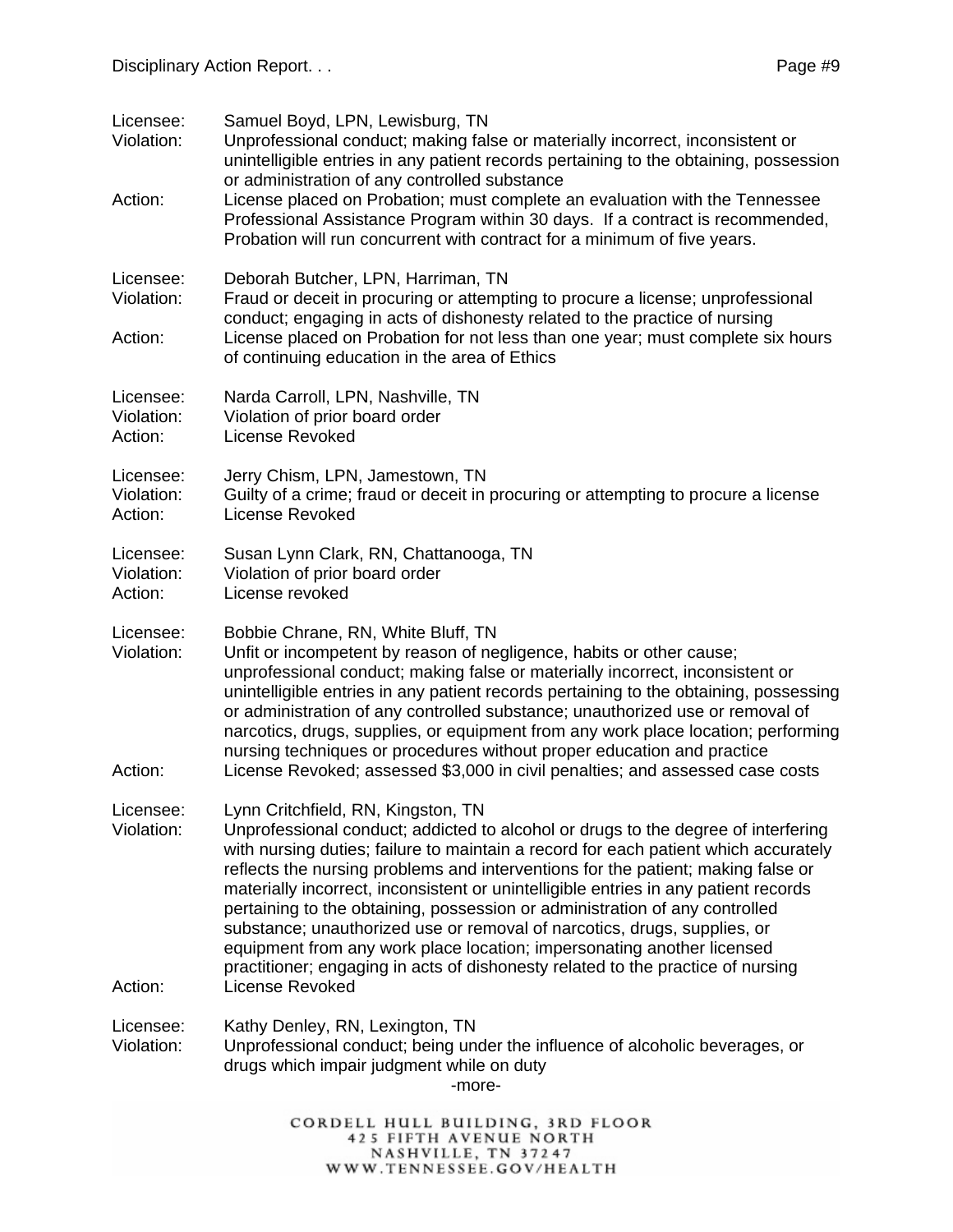Action: License placed on Probation; must complete an evaluation with the Tennessee Professional Assistance Program within 30 days. If a contract is recommended, Probation will run concurrent with contract. If a contract is not required, license will be on Probation for a minimum of three years. Licensee: Brenda G. Eastland, RN, Nashville, TN Violation: Guilty of a crime; unprofessional conduct Action: License Revoked Licensee: Theresa Estredge, RN, Cordova, TN Violation: Guilty a crime; unprofessional conduct Action: License placed on Probation; must undergo an assessment by the Tennessee Peer Assistance Program (TNPAP) within 30 days; must enter into contract with TNPAP if required Licensee: Charlotte Fisher, LPN, Nashville, TN Violation: Violation of a prior board order Action: License Revoked Licensee: Connie Hamby, RN, Erwin, TN Violation: Guilty of a crime Action: License placed on Probation for not less than five years to run concurrent with her Tennessee Professional Assistance Program Contract Licensee: Pamela Gay Hardaway, RN, Jackson, TN Violation: Unfit or incompetent by reason of negligence, habits or other cause; addicted to alcohol or drugs to degree of interfering with nursing duties; unprofessional conduct; use of any intoxicating beverage or the illegal use of any narcotic or dangerous drug while on duty; engaging in acts of dishonesty which relate to the practice of nursing Action: License placed on Probation for a period of no less than three years; must complete an evaluation with the Tennessee Professional Assistance Program (TNPAP) within 30 days; must sign a three year contract with TNPAP Licensee: Vonda Hazard, LPN, Cleveland, TN Violation: Unfit or incompetent by reason of negligence, habits or other cause; addicted to alcohol or drugs to the degree of interfering with nursing duties; unprofessional conduct; making false or materially incorrect, inconsistent or unintelligible entries in any patient records pertaining to the obtaining, possession or administration of any controlled substance; unauthorized use or removal of narcotics, drugs, supplies, or equipment from any work place location; use of any intoxicating beverage or the illegal use of any narcotic or dangerous drug while on duty Action: License suspended for six months; must complete an evaluation with the Tennessee Professional Assistance Program (TNPAP) within 30 days; after the Suspension is lifted, license will be placed on Probation to run concurrent with TNPAP contract for a minimum of five years

-more-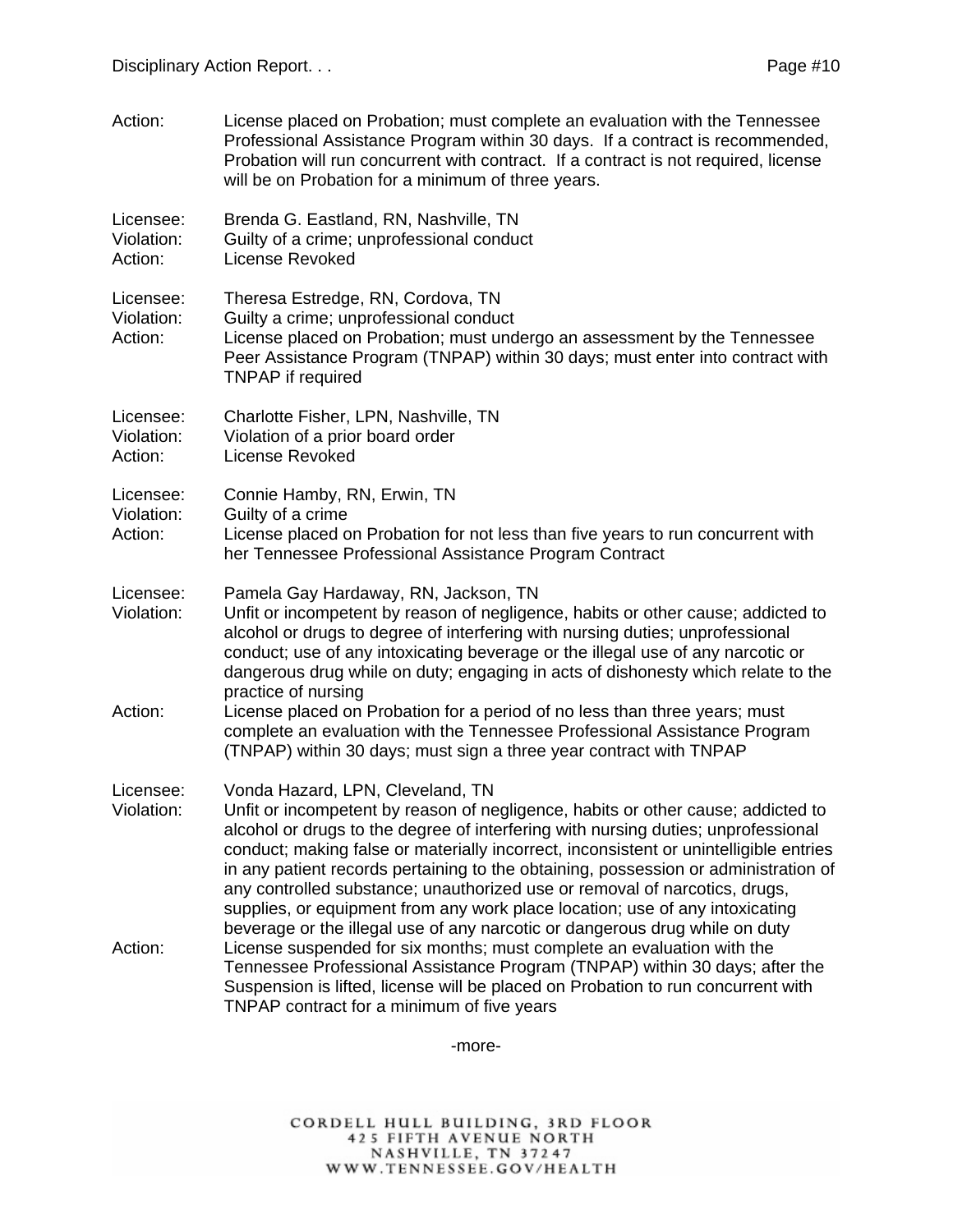Licensee: Susan Noel Henry, LPN, Crossville, TN

- Violation: Unprofessional conduct; addicted to alcohol or drugs to the degree of interfering with nursing duties; making false or materially incorrect, inconsistent or unintelligible entries in any patient records pertaining to the obtaining, possession or administration of any controlled substance; unauthorized use or removal of narcotics, drugs, supplies, or equipment from any work place location; use of any intoxicating beverage or the illegal use of any narcotic or dangerous drug while on duty; being under the influence of alcoholic beverages, or drugs which impair judgment while on duty
- Action: License Revoked

- Violation: Unfit or incompetent by reason of negligence, habits or other cause; unprofessional conduct; intentionally or negligently causing physical or emotional injury to a patient; failure to maintain a record for each patient which accurately reflects the nursing problems and interventions for the patient; making false or materially incorrect, inconsistent or unintelligible entries in any patient records pertaining to the obtaining, possessing or administration of any controlled substance; unauthorized use or removal of narcotics, drugs, supplies, or equipment from any work place location; performing nursing techniques or procedures without proper education and practice; engaging in acts of dishonesty which relate to the practice of nursing
- Action: License Revoked; assessed \$10,000 in civil penalties; and assessed case costs
- Licensee: Rhonda Hunt, RN/APN, Adamsville, TN Action: Petition for Reconsideration of the Board's order entered November 30, 2004 was denied. Conditions of the Board's order have been met, therefore suspension is lifted
- Licensee: Carma Jack, RN, Nashville, TN
- Violation: Guilty of a crime; unprofessional conduct
- Action: License placed on Probation for a period of no less than five years; must complete an evaluation with the Tennessee Professional Assistance Program (TNPAP) within 30 days; must sign a five year contract with TNPAP
- Licensee: Wanda Jones, RN, Athens, TN
- Violation: Failure to maintain a record for each patient which accurately reflects the nursing problems and interventions for the patient; unauthorized use or removal of narcotics, drugs, supplies, or equipment from any work place location
- Action: License Suspended; must complete an evaluation with the Tennessee Professional Assistance Program (TNPAP) within 30 days. If the evaluation recommends a contract with TNPAP, license will be placed on Probation to run concurrent with TNPAP contract for a minimum of three years. If a contract is not required; license will be on Probation for one year. Must submit quarterly reports from her employer

-more-

Licensee: Natalie Horton, RN, Athens, TN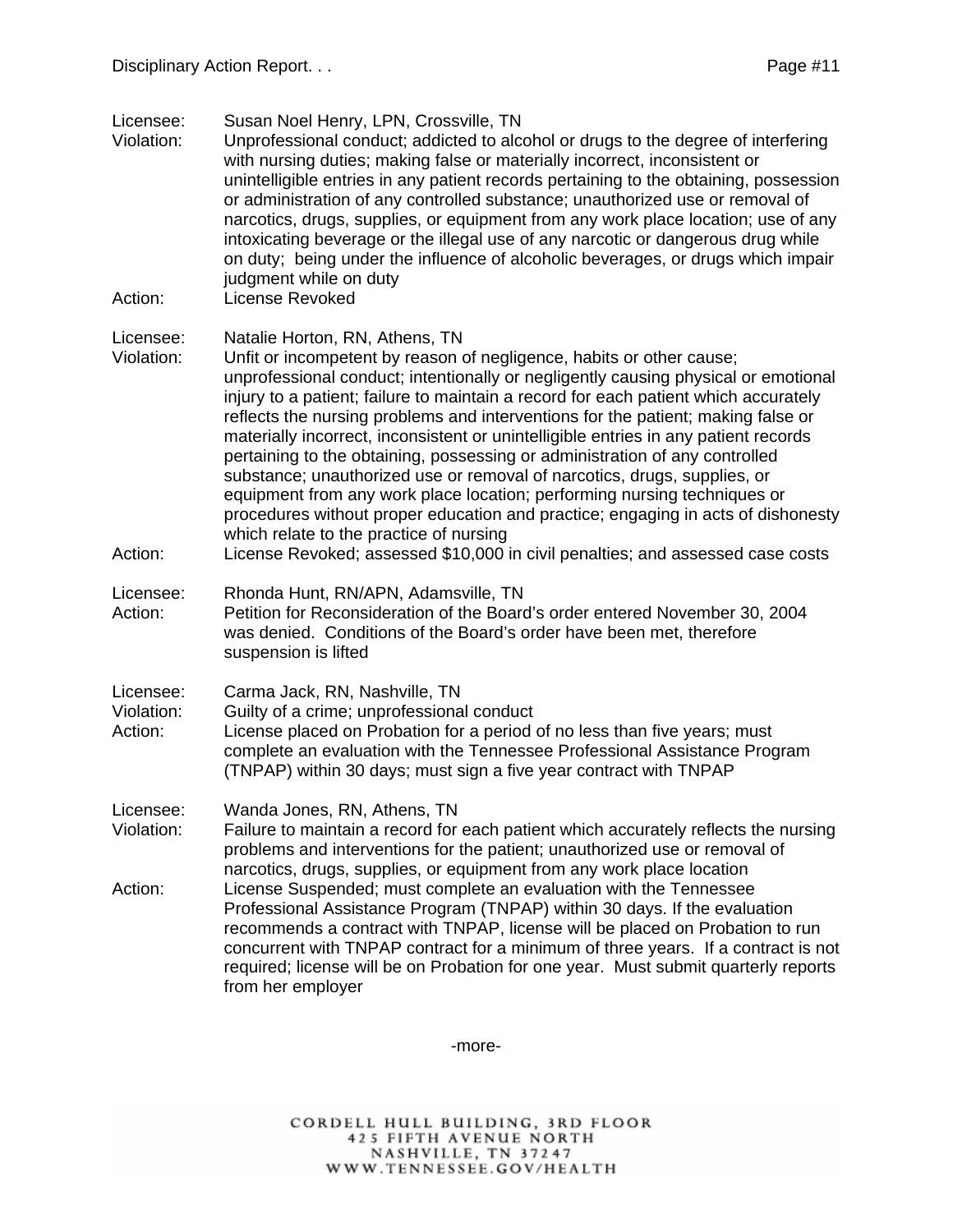| Licensee:<br>Violation:            | James Kapherr, LPN, Dalton, GA<br>Guilty of a crime; Unfit or incompetent by reason of negligence, habits or other<br>cause; intentionally or negligently causing physical or emotional injury to a<br>patient                                                                                                                                                                                                                                                              |
|------------------------------------|-----------------------------------------------------------------------------------------------------------------------------------------------------------------------------------------------------------------------------------------------------------------------------------------------------------------------------------------------------------------------------------------------------------------------------------------------------------------------------|
| Action:                            | License Revoked; assessed \$1,000 in civil penalties; and assessed case costs                                                                                                                                                                                                                                                                                                                                                                                               |
| Licensee:<br>Violation:<br>Action: | Stephanie King, LPN, Portland, TN<br>Guilty of a crime; unprofessional conduct<br>License placed on Probation for a period of no less than three years; must<br>complete an evaluation with the Tennessee Professional Assistance Program<br>(TNPAP) within 30 days; must sign a three year contract with TNPAP                                                                                                                                                             |
| Licensee:<br>Violation:<br>Action: | Teresa Kingsmill-Wambles, RN, Erin, TN<br>Guilty of a crime; unprofessional conduct<br>License placed on Probation for a period of no less than three years; must<br>complete an evaluation with the Tennessee Professional Assistance Program<br>(TNPAP) within 30 days; must sign a three year contract with TNPAP; assessed<br>costs                                                                                                                                     |
| Licensee:<br>Violation:<br>Action: | Stacy K. Lee, LPN, Maryville, TN<br>Guilty of a crime; unprofessional conduct<br>License Revoked                                                                                                                                                                                                                                                                                                                                                                            |
| Licensee:<br>Violation:            | Jayne Love, RN, Jacksboro, TN<br>Unprofessional conduct; failure to maintain a record for each patient which<br>accurately reflects the nursing problems and interventions for the patient; making<br>false or materially incorrect, inconsistent or unintelligible entries in any patient<br>records pertaining to the obtaining, possessing or administration of any controlled<br>substance                                                                              |
| Action:                            | License placed on Probation for one year; must complete course in<br>documentation; assessed \$3,000 in civil penalties; and assessed case costs                                                                                                                                                                                                                                                                                                                            |
| Licensee:<br>Violation:            | Jennifer Moneyheffer, RN, Signal Mountain, TN<br>Unprofessional conduct; failure to maintain a record for each patient which<br>accurately reflects the nursing problems and interventions for the patient;<br>abandoning or neglecting a patient requiring nursing care; engaging in acts of<br>dishonesty which relate to the practice of nursing                                                                                                                         |
| Action:                            | License placed on Probation for not less than three years, must obtain 10<br>continuing education credits in Ethics and Patient Charting; must submit semi-<br>annual employer reports                                                                                                                                                                                                                                                                                      |
| Licensee:<br>Violation:            | Jeffery Kennedy, RN, Chattanooga, TN<br>Unfit or incompetent by reason of negligence, habits or other cause; addicted to<br>alcohol or drugs to the degree of interfering with nursing duties; unprofessional<br>conduct; making false or materially incorrect, inconsistent or unintelligible entries<br>in any patient records pertaining to the obtaining, possession or administration of<br>any controlled substance; unauthorized use or removal of narcotics, drugs, |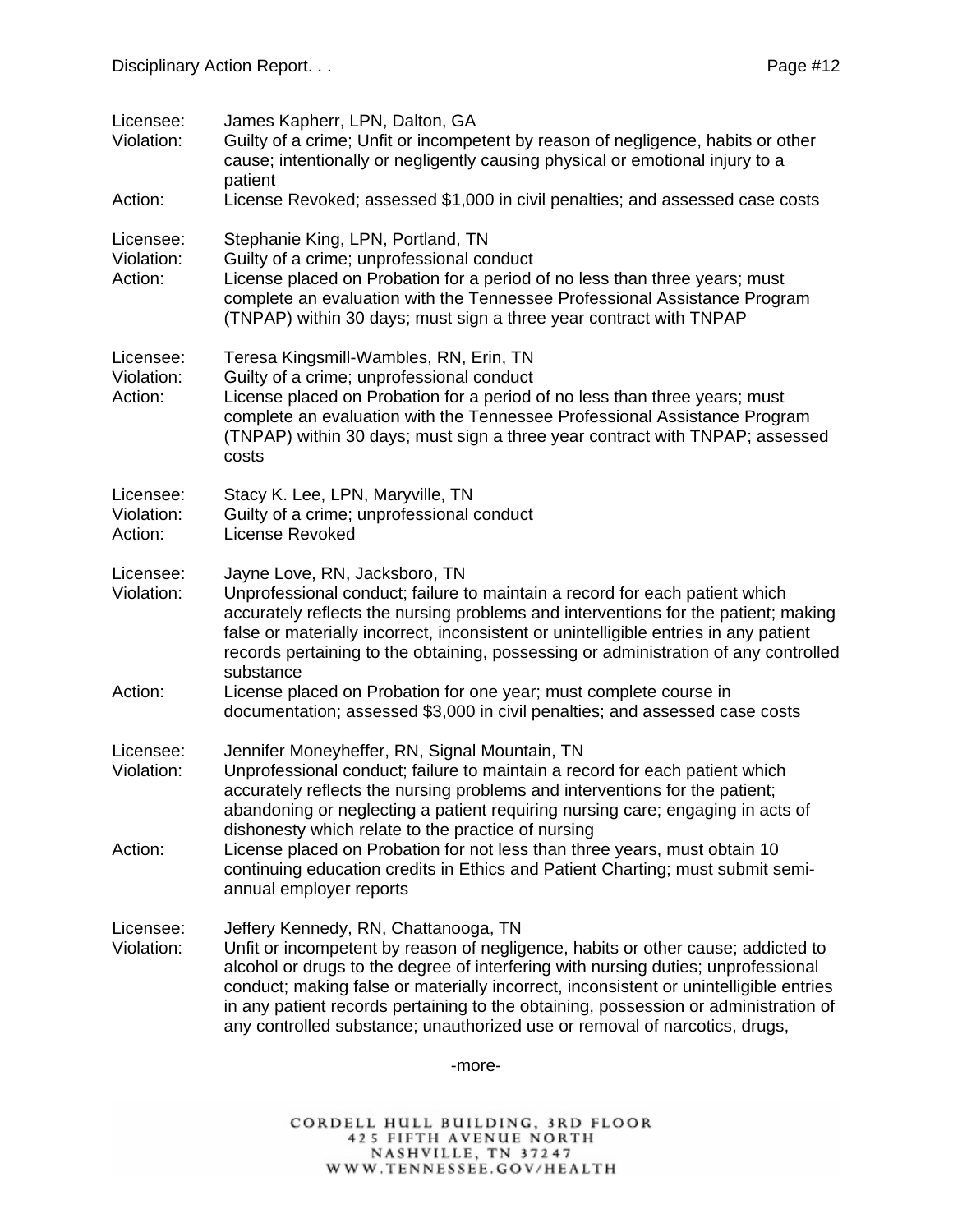| Action:                            | supplies, or equipment from any work place location; use of any intoxicating<br>beverage or the illegal use of any narcotic or dangerous drug while on duty<br>License Revoked                                                                                                                                                                                                                                                                                                                                                                                                                                                                                                                                                             |
|------------------------------------|--------------------------------------------------------------------------------------------------------------------------------------------------------------------------------------------------------------------------------------------------------------------------------------------------------------------------------------------------------------------------------------------------------------------------------------------------------------------------------------------------------------------------------------------------------------------------------------------------------------------------------------------------------------------------------------------------------------------------------------------|
| Licensee:<br>Violation:<br>Action: | Wesley Patterson, CRNA, Greeneville, TN<br>Addicted to alcohol or drugs to the degree of interfering with nursing duties;<br>unprofessional conduct; unauthorized use or removal of narcotics, drugs,<br>supplies, or equipment from any work place location; use of any intoxicating<br>beverage or the illegal use of any narcotic or dangerous drug while on duty;<br>being under the influence of alcoholic beverages, or drugs which impair judgment<br>while on duty; engaging in acts of dishonesty related to the practice of nursing<br><b>License Revoked</b>                                                                                                                                                                    |
|                                    |                                                                                                                                                                                                                                                                                                                                                                                                                                                                                                                                                                                                                                                                                                                                            |
| Licensee:<br>Violation:<br>Action: | Lisa Jane Pollock, RN, Bethlehem, GA<br>Unprofessional conduct; out of state action<br><b>License Revoked</b>                                                                                                                                                                                                                                                                                                                                                                                                                                                                                                                                                                                                                              |
| Licensee:<br>Violation:            | Philip Raiford, Jr., RN, Pinson, TN<br>Unprofessional conduct; unauthorized use or removal of narcotics, drugs,<br>supplies, or equipment from any work place location;                                                                                                                                                                                                                                                                                                                                                                                                                                                                                                                                                                    |
| Action:                            | License Suspended; must complete an evaluation with the Tennessee<br>Professional Assistance Program (TNPAP) within 30 days. If the evaluation<br>recommends a contract with TNPAP, license will be placed on Probation to run<br>concurrent with TNPAP contract for a minimum of three years. If a contract is not<br>required; license will be on Probation for three years. Must submit semi-annual<br>employer reports; must complete ten hours of continuing education the areas of<br>patient care and relationships.                                                                                                                                                                                                                |
| Licensee:<br>Violation:            | Mende Raines, LPN, Knoxville, TN<br>Unfit or incompetent by reason of negligence, habits or other cause; addicted to<br>alcohol or drugs to degree of interfering with nursing duties; unprofessional<br>conduct; failure to maintain a record for each patient which accurately reflects the<br>nursing problems and interventions for the patient; making false or materially<br>incorrect, inconsistent or unintelligible entries in any patient records pertaining to<br>the obtaining, possession of administration of any controlled substance;<br>unauthorized use or removal of narcotics, drugs, supplies, or equipment from any<br>work place location; and engaging in acts of dishonesty related to the practice of<br>nursing |
| Action:                            | License placed on Probation for a period of no less than three years; must<br>complete an evaluation with the Tennessee Professional Assistance Program<br>(TNPAP) within 30 days; must sign a three year contract with TNPAP                                                                                                                                                                                                                                                                                                                                                                                                                                                                                                              |
| Licensee:<br>Violation:            | Fabian Ray, RN, LaFollette, TN<br>Unprofessional conduct; being under the influence of  drugs which impair<br>judgment while on duty                                                                                                                                                                                                                                                                                                                                                                                                                                                                                                                                                                                                       |
| Action:                            | License Revoked; assessed \$1,000 in civil penalties; and assessed case costs                                                                                                                                                                                                                                                                                                                                                                                                                                                                                                                                                                                                                                                              |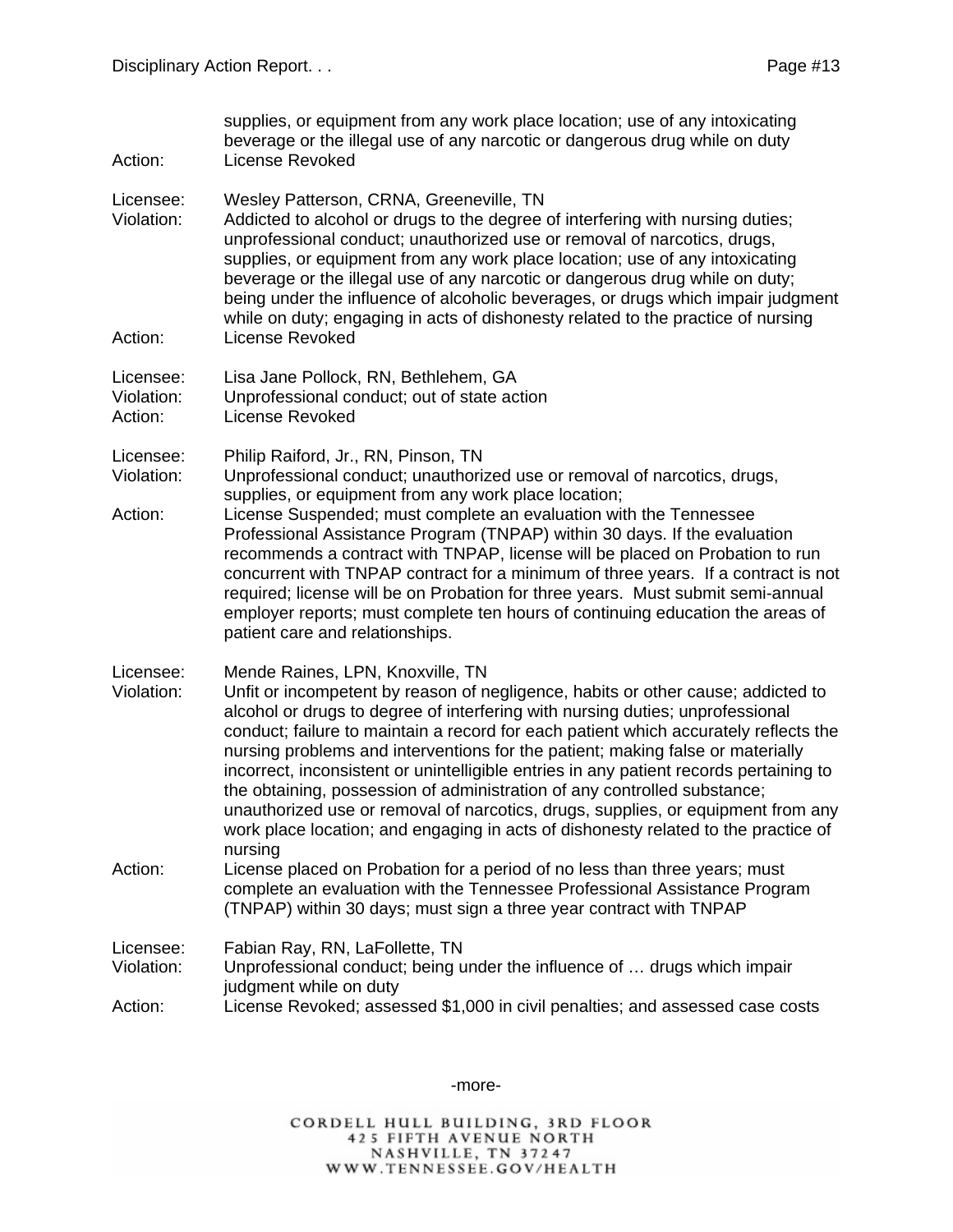| Licensee:<br>Violation:<br>Action: | Ann Ross, LPN, Nashville, TN<br>Violation of prior board order<br><b>License Revoked</b>                                                                                                                                                                                                                                                                                                                    |
|------------------------------------|-------------------------------------------------------------------------------------------------------------------------------------------------------------------------------------------------------------------------------------------------------------------------------------------------------------------------------------------------------------------------------------------------------------|
| Licensee:<br>Violation:<br>Action: | Marcy Scarborough, LPN, Collierville, TN<br>Violation of prior board order<br>License Revoked; assessed \$1,000 in civil penalties; and assessed case costs                                                                                                                                                                                                                                                 |
| Licensee:<br>Violation:<br>Action: | Norma Scarlett, RN, APN, Gainesboro, TN<br>Unprofessional conduct; failure to maintain a record for each patient which<br>accurately reflects the nursing problems and interventions for the patient<br>APN license Suspended for not less than two years; RN license is placed on<br>Probation for not less than two years; must submit semi-annual employer reports                                       |
| Licensee:<br>Violation:<br>Action: | Jasper Tadiaman, RN, Santa Barbara, CA<br>Unprofessional conduct; out of state discipline<br>License Revoked                                                                                                                                                                                                                                                                                                |
| Licensee:<br>Violation:<br>Action: | Robin Taylor, RN, Nashville, TN<br>Guilty of a crime; engaging in acts of dishonesty related to the practice of nursing<br>License placed on Probation must complete an evaluation with the Tennessee<br>Professional Assistance Program (TNPAP) within 30 days. If the evaluation<br>recommends a contract with TNPAP, Probation term to run concurrent with<br>TNPAP contract for a minimum of five years |
| Licensee:<br>Action:               | Kelly M. Thompson, RN, Maryville, TN<br>License Suspended by Agreed Order pending a full hearing of pending case on<br>December 7 and 8, 2005                                                                                                                                                                                                                                                               |
| Licensee:<br>Violation:            | Karen F. Smith, RN, Springfield, TN<br>Unfit or incompetent by reason of negligence, habits or other cause;<br>unprofessional conduct; making false or materially incorrect, inconsistent or<br>unintelligible entries in any patient records pertaining to the obtaining, possession<br>or administration of any controlled substance; unauthorized use or removal of                                      |

in acts of dishonesty related to practice of nursing Action: License Revoked

Licensee: Teresa Vestal, LPN, Unicoi, TN

Violation: Unprofessional conduct; use of any intoxicating beverage or the illegal use of any narcotic or dangerous drug while on duty; being under the influence of alcoholic beverages, or drugs which impair judgment while on duty

narcotics, drugs, supplies, or equipment from any work place location; engaging

Action: License placed on Probation for a period of no less than three years; must complete an evaluation with the Tennessee Professional Assistance Program (TNPAP) within 30 days; must sign a three year contract with TNPAP

-more-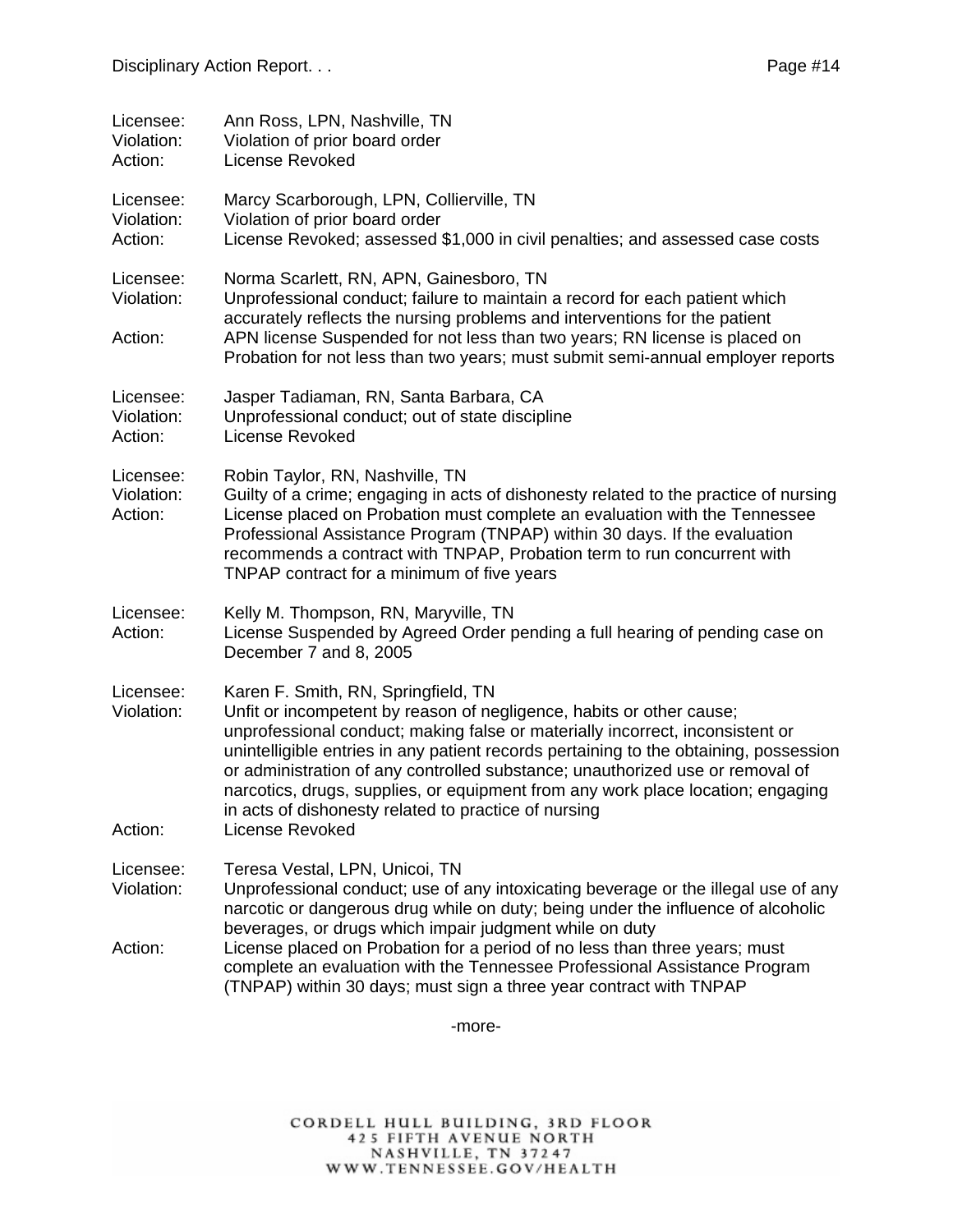| Licensee:<br>Violation: | Michael Warnecke, RN, Franklin, TN<br>Unprofessional conduct; unauthorized use or removal of narcotics, drugs,<br>supplies, or equipment from any work place location                                                                                                                                                                                                                                                                                                                                                                                                                                                                          |
|-------------------------|------------------------------------------------------------------------------------------------------------------------------------------------------------------------------------------------------------------------------------------------------------------------------------------------------------------------------------------------------------------------------------------------------------------------------------------------------------------------------------------------------------------------------------------------------------------------------------------------------------------------------------------------|
| Action:                 | License placed on Probation for one year; assessed case costs not to exceed<br>\$1,000.00                                                                                                                                                                                                                                                                                                                                                                                                                                                                                                                                                      |
| Licensee:<br>Violation: | Michelle A. Wilson, LPN, Dover, TN<br>Addicted to alcohol or drugs to the degree of interfering with nursing duties;<br>unprofessional conduct; use of any intoxicating beverage or the illegal use of any<br>narcotic or dangerous drug while on duty; being under the influence of alcoholic<br>beverages, or drugs which impair judgment while on duty                                                                                                                                                                                                                                                                                      |
| Action:                 | License placed on Probation for a minimum of five years; must enter into a<br>contract with the Tennessee Professional Assistance Program within 30 days                                                                                                                                                                                                                                                                                                                                                                                                                                                                                       |
| Licensee:<br>Violation: | Margaret Ellen Weaver, RN, Nashville, TN<br>Unfit or incompetent by reason of negligence, habits or other cause; addicted to<br>alcohol or drugs to the degree of interfering with nursing duties; unprofessional<br>conduct; making false or materially incorrect, inconsistent or unintelligible entries<br>in any patient records pertaining to the obtaining, possession or administration of<br>any controlled substance; unauthorized use or removal of narcotics, drugs,<br>supplies, or equipment from any work place location; use of any intoxicating<br>beverage or the illegal use of any narcotic or dangerous drug while on duty |
| Action:                 | License suspended for one year; must sign a five year contract with the<br>Tennessee Professional Assistance Program                                                                                                                                                                                                                                                                                                                                                                                                                                                                                                                           |
| Licensee:<br>Violation: | Myrna (Rogers) York, LPN, Knoxville, TN<br>Unprofessional conduct; assigning unqualified persons to perform functions of<br>licensed persons or delegating nursing care functions and task and/or<br>responsibilities to the detriment of patient safety                                                                                                                                                                                                                                                                                                                                                                                       |
| Action:                 | License placed on Probation for not less than one year; must complete six hours<br>of continuing education on nursing ethics                                                                                                                                                                                                                                                                                                                                                                                                                                                                                                                   |

#### **BOARD OF PODIATRIC MEDICAL EXAMINERS**

Licensee: Andrew Lamay, DPM, Nashville, TN

- Violation: Immoral, unethical, unprofessional or dishonorable conduct; making false statements or representations or being guilty of fraud or deceit in the practice of podiatry
- Action: License Reprimanded; assessed case costs

#### **COUNCIL FOR HEARING INSTRUMENT SPECIALISTS**

- Licensee: Gene Turpin, Unlicensed, Decatur, TN<br>Violation: Practicing without a license
- Practicing without a license
- Action: Assessed \$28,000 in civil penalties; assessed case costs

-more-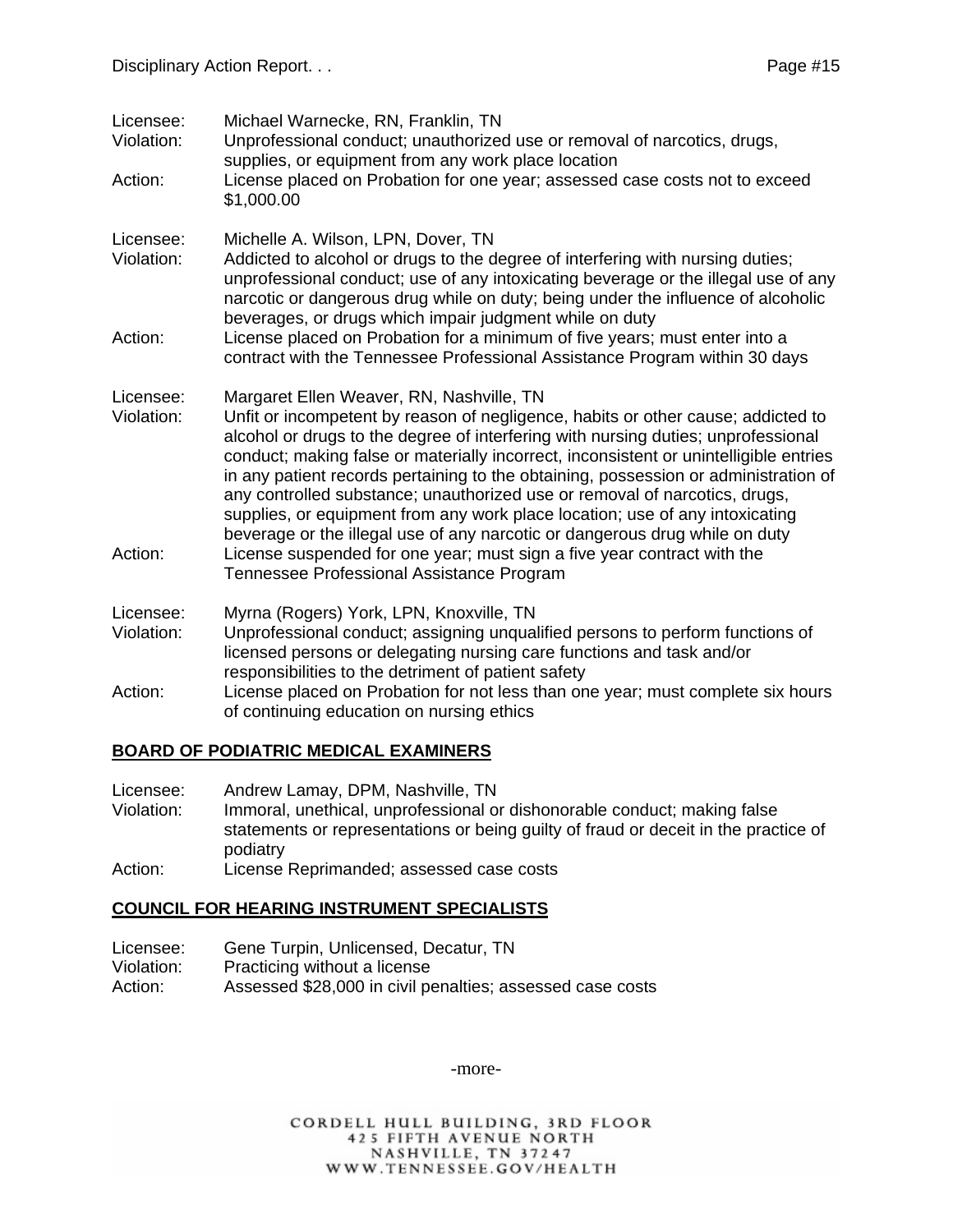#### **BOARD OF SOCIAL WORKER CERTIFICATION AND LICENSURE**

Licensee: Joan Sarabi, LCSW, CMSW, Franklin, TN

Violation: Willful violation of rules and regulations; fraud, deception, misrepresentation in practice or dishonest or illegal practice; gross malpractice or a pattern of continued or repeated malpractice, ignorance, negligence or incompetence; unprofessional, dishonorable, or unethical conduct; conduct reflecting unfavorably upon the profession; conviction of a felony; violation of code of ethics Action: License Revoked; assessed civil penalties in the amount of \$15,000; assessed case costs

#### **BOARD OF VETERINARY MEDICAL EXAMINERS**

| Licensee:  | Richard D. Hinson, II, DVM, Oak Ridge, TN              |
|------------|--------------------------------------------------------|
| Violation: | Practicing without a license                           |
| Action:    | License issued on Probation for a period of five years |

#### **BOARD OF EMERGENCY MEDICAL SERVICES**

| Licensee: |  |  | Ray Hall, EMT, Greenbrier, TN |  |
|-----------|--|--|-------------------------------|--|
|-----------|--|--|-------------------------------|--|

Violation: Delegated, assisted or advised a person to perform professional responsibilities or procedures when the licensee knows…that such person is not qualified by training, experience, or license to perform such procedures Action: License placed on Probation for not less than six months

Licensee: Kelly Hinkle, EMT-IV, Kensington, GA Violation: Habitual intoxication or personal misuse of any drugs or the use of intoxicating liquors, narcotics, controlled substances or other drugs or stimulants in such manner as to adversely affect the delivery, performance or activities in the care of the patients requiring medical care

Action: License revoked; assessed \$170 in case costs

| Licensee:                   | Travis Pryor, FR, Hendersonville, TN |  |
|-----------------------------|--------------------------------------|--|
| $\mathbf{v}$ . $\mathbf{v}$ | .                                    |  |

Violation: Smoking within 10 feet of an ambulance

Action: Assessed \$50 civil penalty

#### **SEPTEMBER 2005 ABUSE REGISTRY PLACEMENTS**

Individual: Jamie Battles, CNA, Dickson, TN Violation: Physical Abuse

Action: Placed on State Abuse Registry; Certification Revoked

Individual: Debra Brock, CNA, Chattanooga,TN Violation: Verbal/Physical Abuse Action: Placed on State Abuse Registry; Certification Revoked

-more-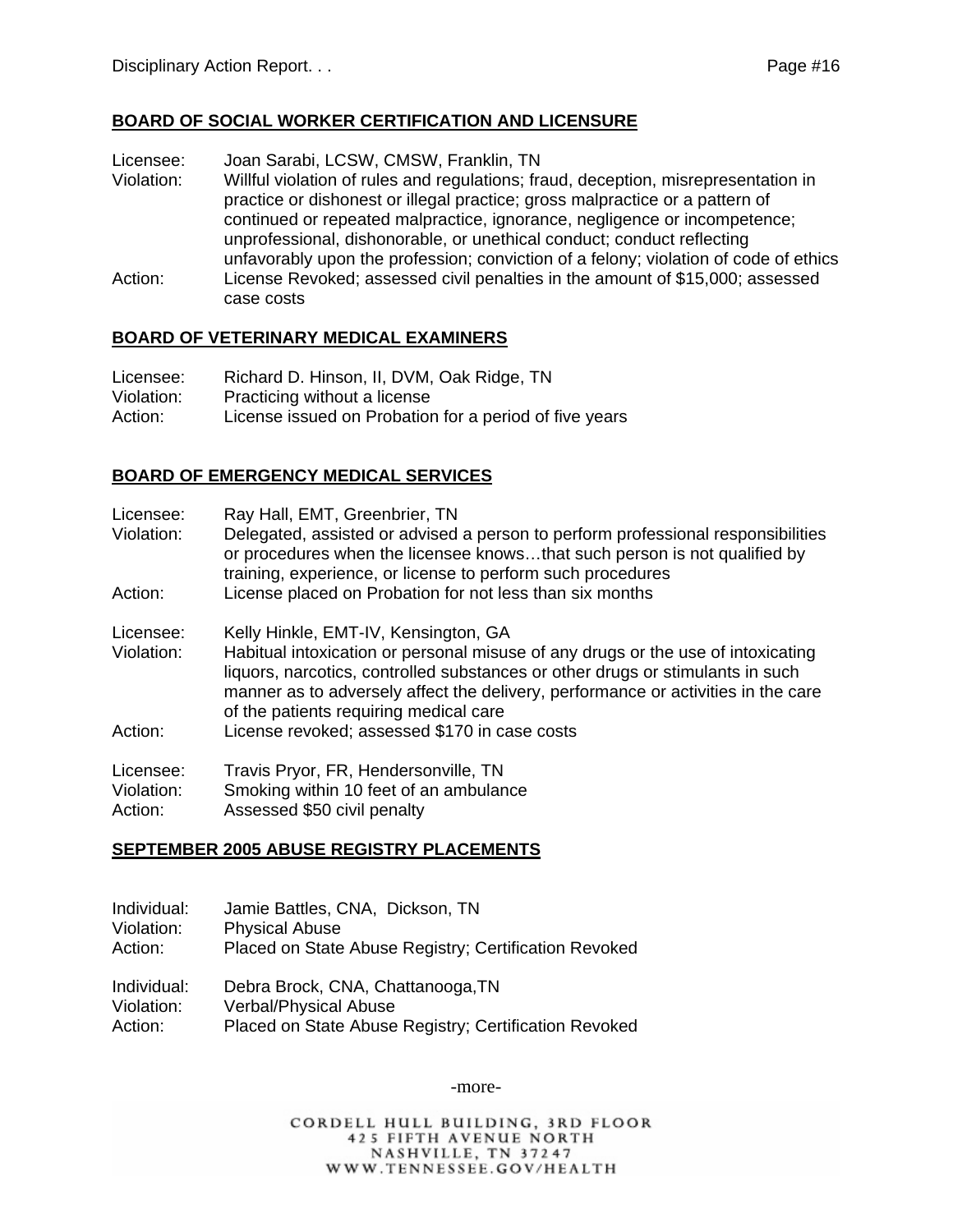| Individual: | Evelyn Carter, CNA, Nashville, TN                           |
|-------------|-------------------------------------------------------------|
| Violation:  | <b>Physical Abuse</b>                                       |
| Action:     | Placed on State Abuse Registry; Certification Revoked       |
| Individual: | Teresa Copp, Residential Companion, Erwin, TN               |
| Violation:  | Physical/Verbal Abuse                                       |
| Action:     | Placed on State Abuse Registry                              |
| Individual: | Kathy Cuff, Support Staff, Rockvale, TN                     |
| Violation:  | <b>Physical Abuse</b>                                       |
| Action:     | Placed on State Abuse Registry                              |
| Individual: | Lasharia Day, Direct Care Staff, Denmark, TN                |
| Violation:  | <b>Physical Abuse</b>                                       |
| Action:     | Placed on State Abuse Registry                              |
| Individual: | Clifford Dixon, Psychiatric Tech, Nashville                 |
| Violation:  | <b>Physical Abuse</b>                                       |
| Action:     | Placed on State Abuse Registry                              |
| Individual: | Kari Gullett, Residential Companion, Knoxville, TN          |
| Violation:  | Neglect                                                     |
| Action:     | Placed on State Abuse Registry                              |
| Individual: | Yvonne Kelton, CNA, Greeneville, TN                         |
| Violation:  | <b>Verbal/Mental Abuse</b>                                  |
| Action:     | Placed on State Abuse Registry                              |
| Individual: | Misty Key, Residential Companion, Knoxville, TN             |
| Violation:  | Neglect                                                     |
| Action:     | Placed on State Abuse Registry                              |
| Individual: | Jerry McMillan, Developmental Technician, Parrottsville, TN |
| Violation:  | <b>Physical Abuse</b>                                       |
| Action:     | Placed on State Abuse Registry                              |
| Individual: | Raju Mishra, CNA, Nashville, TN                             |
| Violation:  | <b>Physical/Mental Abuse</b>                                |
| Action:     | Placed on State Abuse Registry; Certification Revoked       |
| Individual: | Jamichael Moorer, Direct Care Staff, Chattanooga, TN        |
| Violation:  | Neglect                                                     |
| Action:     | Placed on State Abuse Registry                              |
| Individual: | Mark Raines, Developmental Technician, Limestone, TN        |
| Violation:  | Physical/Verbal/Mental Abuse                                |
| Action:     | Placed on State Abuse Registry                              |